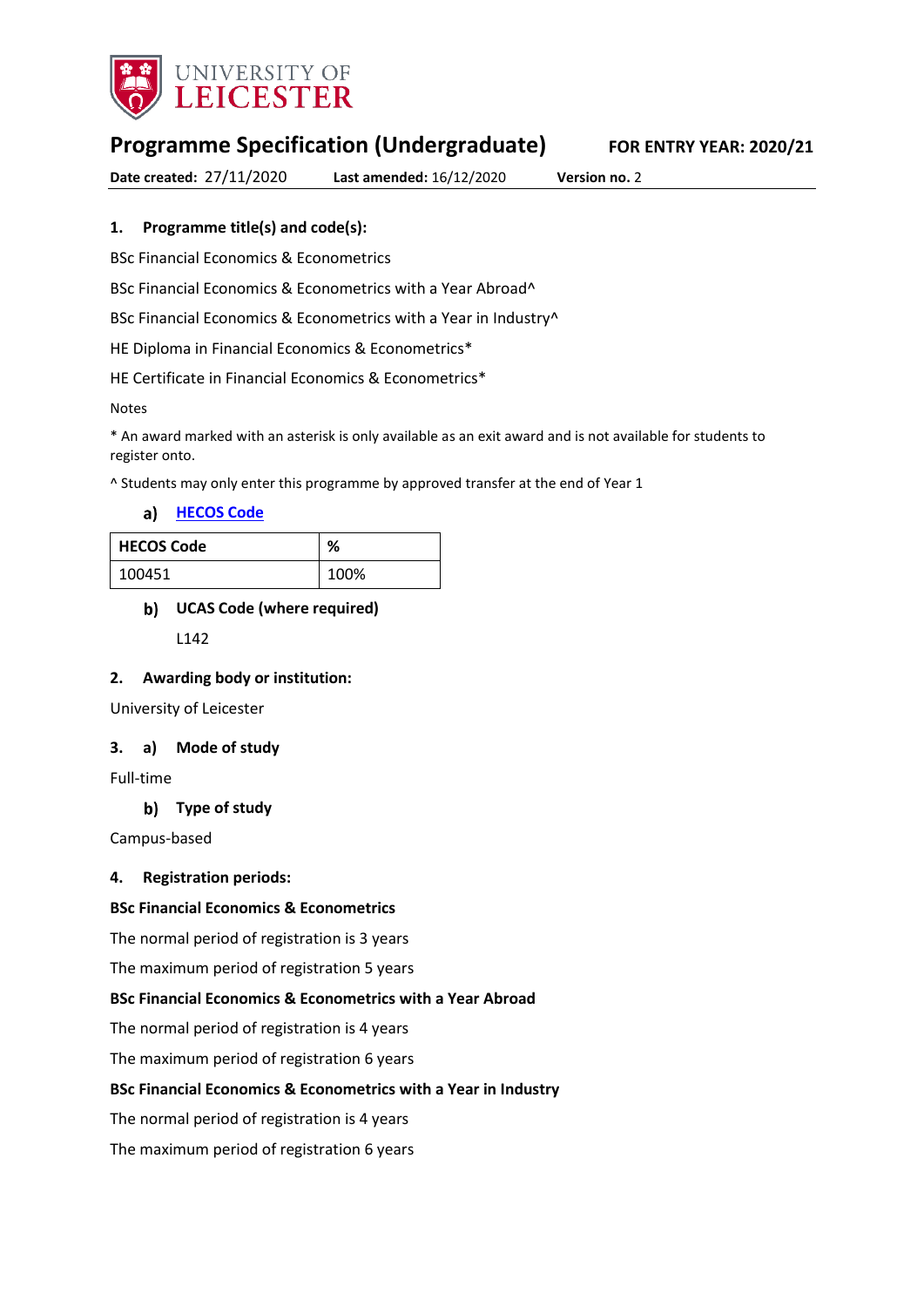### **5. Typical entry requirements**

Three A levels normally considered as a minimum. Two AS levels or vocational AS levels will be considered in place of an A level. General Studies and Critical Thinking not accepted.

A/AS Levels: ABB or equivalent including Maths A-Level grade B.

Access to HE course: Pass kite-marked course with a substantial number of level 3 credits at distinction, normally a minimum of 30 with some in Business or Economics. Students should also have A-level Maths Grade B.

European Baccalaureate: Pass with 77% overall including 80% in Maths.

International Baccalaureate: Pass with 30 points and 5 in HL Maths.

Cypriot Apolytirion: 18.5/20 overall including 17 in Maths, plus grade B in 1 A-level with an additional A-level in Maths.

French Baccalaureat: 13/20 overall with 13 in Advanced Maths. Students taking the international option 12/20 overall with 13 in Advanced Maths.

Lithuanian Brandos Atestatas: Pass with grade 8.5 overall, 75% on maths state exam.

Chinese first year degree course: Normally, Pass with an average of 85% with good grades in relevant subjects plus mathematics equivalent to A level grade B.

Year Abroad variant: The condition for admission to the scheme will be an average mark of no less than 55% in year one. Students who meet these conditions will be invited to apply at the beginning of the second year of studies. Students will then be expected to maintain average marks of no less than 55% in their second year.

For the Year Abroad variants, students will not be admitted directly to these programmes but will be able to transfer to the programme on application for a year abroad during the second year of the BA programme under the following conditions:

- Have an overall average of 55 or higher in the first year
- Have an overall average of 55 or higher in the second year
- Must not have any failed modules in order to progress to the year abroad.

**\****If you have mitigating circumstances that affect your results, you may request that your circumstances be taken into consideration.*

For those on the year in industry, se[e additional programme specification content for Year in Industry](https://www2.le.ac.uk/offices/sas2/courses/documentation/undergraduate-programme-specification-content-for-year-in-industry-programme-variants)  [programmes](https://www2.le.ac.uk/offices/sas2/courses/documentation/undergraduate-programme-specification-content-for-year-in-industry-programme-variants)

### **6. Accreditation of Prior Learning**

Direct entry into the second year may be possible for those with advanced qualifications strictly comparable with our degree structure.

### **7. Programme aims**

The programme aims to:

- Provide a specialist in-depth understanding of the application of mathematics and statistics to economics and finance through progressive training of students with a background in mathematics.
- Prepare students for employment specifically geared towards the finance sector such as finance and accountancy as well as quantitatively orientated careers in financial economics, research and forecasting.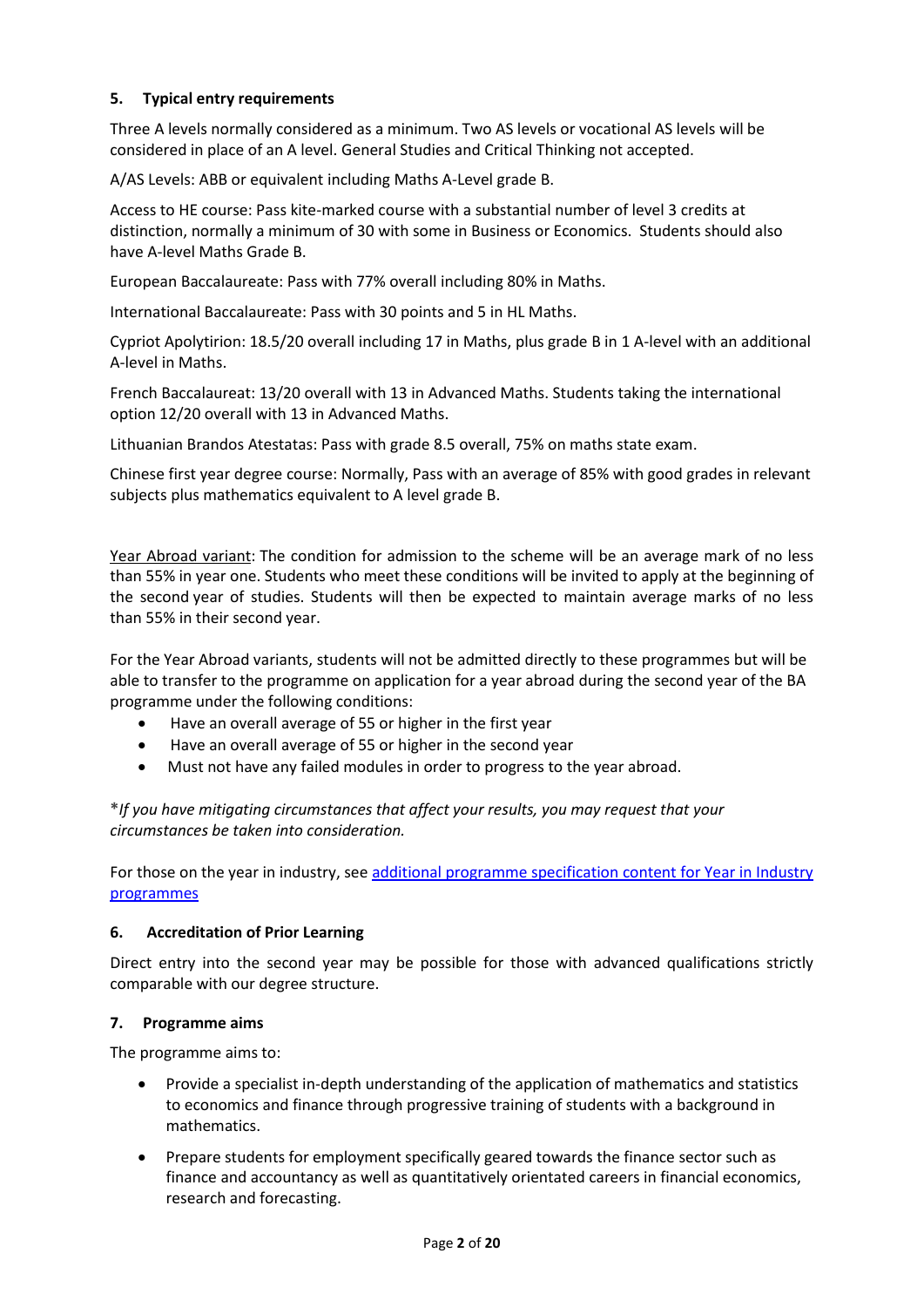- Develop skills of critical analysis, problem solving, argument and presentation.
- Provide the key skills relevant for further study at a graduate level.
- Develop in students a detailed knowledge of core areas in financial economics at progressively rising levels of analytical and technical complexity.
- Introduce students to techniques of financial economics (such as derivatives pricing, risk management methods and portfolio management).
- Develop in students an ability to use financial software and data sources.
- Provide students who enter the Year Abroad programme the experience of learning in a different cultural environment.
- Provide students who enter the Year in Industry programme with opportunities to obtain relevant work experience and support them in developing a portfolio to demonstrate learning outcomes. Also to enable these students to learn directly about business and the professional application of their studies.

### **8. Reference points used to inform the programme specification**

- QAA Benchmarking Statement
- Framework for Higher Education Qualifications (FHEQ)
- UK Quality Code for Higher Education
- **•** University Learnin[g Strategy](https://www2.le.ac.uk/offices/sas2/quality/learnteach)
- [University Assessment Strategy](https://www2.le.ac.uk/offices/sas2/quality/learnteach)
- University of Leicester Periodic Developmental Review Report
- External Examiners' reports (annual)
- United Nations Education for Sustainable Development Goals
- Student Destinations Data

### **9. Programme Outcomes**

Unless otherwise stated, programme outcomes apply to all awards specified in 1. Programme title(s).

### **Discipline specific knowledge and competencies**

i) Mastery of an appropriate body of knowledge

| <b>Intended Learning</b><br><b>Outcomes</b>                                                                                          | <b>Teaching and Learning Methods</b>                                                                                                                 | <b>How Demonstrated?</b>                                                                                                                                                                   |
|--------------------------------------------------------------------------------------------------------------------------------------|------------------------------------------------------------------------------------------------------------------------------------------------------|--------------------------------------------------------------------------------------------------------------------------------------------------------------------------------------------|
| Demonstrate knowledge of<br>the principles underlying<br>economic, financial and<br>banking analysis and core<br>issues in micro and | Lectures and seminars and<br>formative feedback particularly<br>on the core modules EC1000,<br>EC1001, EC2045, EC2046,<br>EC2033, EC2022, EC3077 and | Demonstrated through the<br>assignments delivered through<br>the core modules identified.                                                                                                  |
| macroeconomics.                                                                                                                      | EC3058.<br>Lectures, seminars and formative<br>feedback particularly on modules<br>EC1013, EC1014, EC1011,<br>EC1012, EC 2019, EC2020 and<br>EC3062  | Demonstrated through achieving<br>a pass mark in the mid-term tests<br>and then the final exam on the<br>core mathematics and<br>statistics/econometrics modules<br>in year $1, 2$ and $3$ |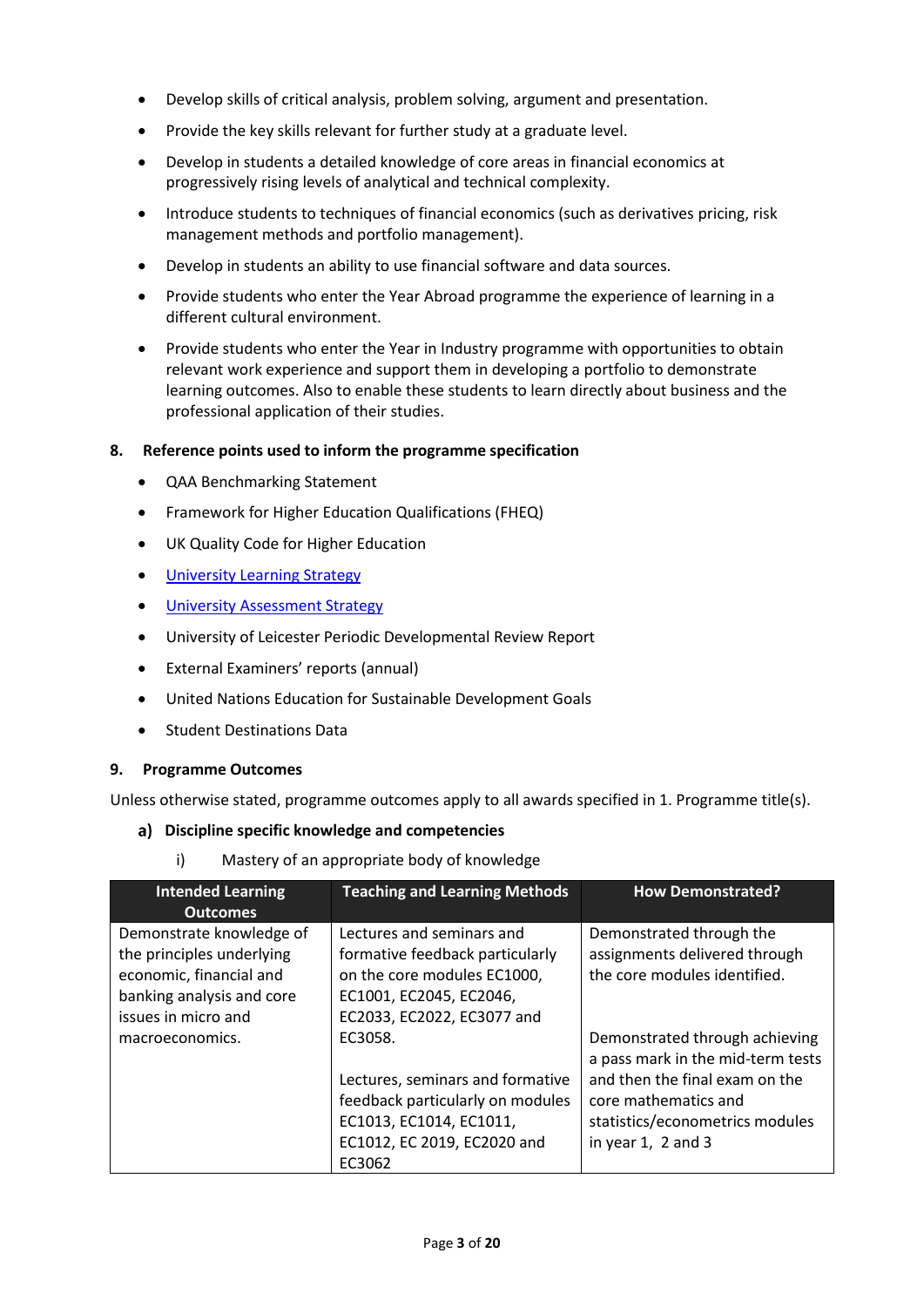| <b>Intended Learning</b><br><b>Outcomes</b>                                                               | <b>Teaching and Learning Methods</b>                                                                                                                 | <b>How Demonstrated?</b>                                                                                                                                                                   |
|-----------------------------------------------------------------------------------------------------------|------------------------------------------------------------------------------------------------------------------------------------------------------|--------------------------------------------------------------------------------------------------------------------------------------------------------------------------------------------|
| Describe standard<br>mathematical and statistical<br>techniques as well as<br>techniques in econometrics. | Lectures and seminars and<br>formative feedback particularly<br>on the core modules EC1000,<br>EC1001, EC2045, EC2046,<br>EC2033, EC2022, EC3077 and | Demonstrated through the<br>assignments delivered through<br>the core modules identified.                                                                                                  |
|                                                                                                           | EC3058.<br>Lectures, seminars and formative<br>feedback particularly on modules<br>EC1013, EC1014, EC1011,<br>EC1012, EC2019, EC2020 and<br>EC3062   | Demonstrated through achieving<br>a pass mark in the mid-term tests<br>and then the final exam on the<br>core mathematics and<br>statistics/econometrics modules<br>in year $1, 2$ and $3$ |

| ii) |  | Understanding and application of key concepts and techniques |  |
|-----|--|--------------------------------------------------------------|--|
|     |  |                                                              |  |

| <b>Intended Learning</b><br><b>Outcomes</b>                                                                                                                          | <b>Teaching and Learning Methods</b>                                                                                                                                                       | <b>How Demonstrated?</b>                                                                                                 |
|----------------------------------------------------------------------------------------------------------------------------------------------------------------------|--------------------------------------------------------------------------------------------------------------------------------------------------------------------------------------------|--------------------------------------------------------------------------------------------------------------------------|
| Explain economic models,<br>financial models and models<br>of banking and apply them<br>appropriately.                                                               | Lectures, seminars and formative<br>assessments across all modules<br>across the programme.                                                                                                | Through exam performance but<br>also in oral presentations and<br>analyses of problem<br>solving sets.                   |
|                                                                                                                                                                      | Workshops held in computer labs<br>designed to demonstrate to the<br>'how' in relation to economic<br>quantitative modeling                                                                | Through assessment, in<br>particular EC1012, EC2020,<br>EC2019, EC3062 and the Applied<br>Econometrics Project (EC3064). |
| Employ quantitative<br>economic and financial<br>analysis.                                                                                                           | Lectures, seminars and formative<br>assessments across all modules<br>across the programme.<br>Workshops held in computer labs                                                             | Through exam performance but<br>also in oral presentations and<br>analyses of problem<br>solving sets.                   |
|                                                                                                                                                                      | designed to demonstrate to the<br>'how' in relation to economic<br>quantitative modeling                                                                                                   | Through assessment, in<br>particular EC1012, EC2020,<br>EC2019, EC3062 and the Applied<br>Econometrics Project (EC3064). |
| Demonstrate the ability to<br>apply<br>economic/financial/mathem<br>atical theories and<br>techniques in a work place<br>setting (Year in Industry<br>variant only)* | Developing the ability to apply<br>economic/financial/mathematical<br>theories and concepts to real<br>world situations within the work<br>environment (Year in Industry<br>variant only). | Reflective log, skills audit,<br>employer feedback and final<br>report/presentation (Year in<br>Industry variant only).  |
| *The extent to which a<br>student will have the<br>opportunity to do this will<br>vary according to the type of<br>placement.                                        |                                                                                                                                                                                            |                                                                                                                          |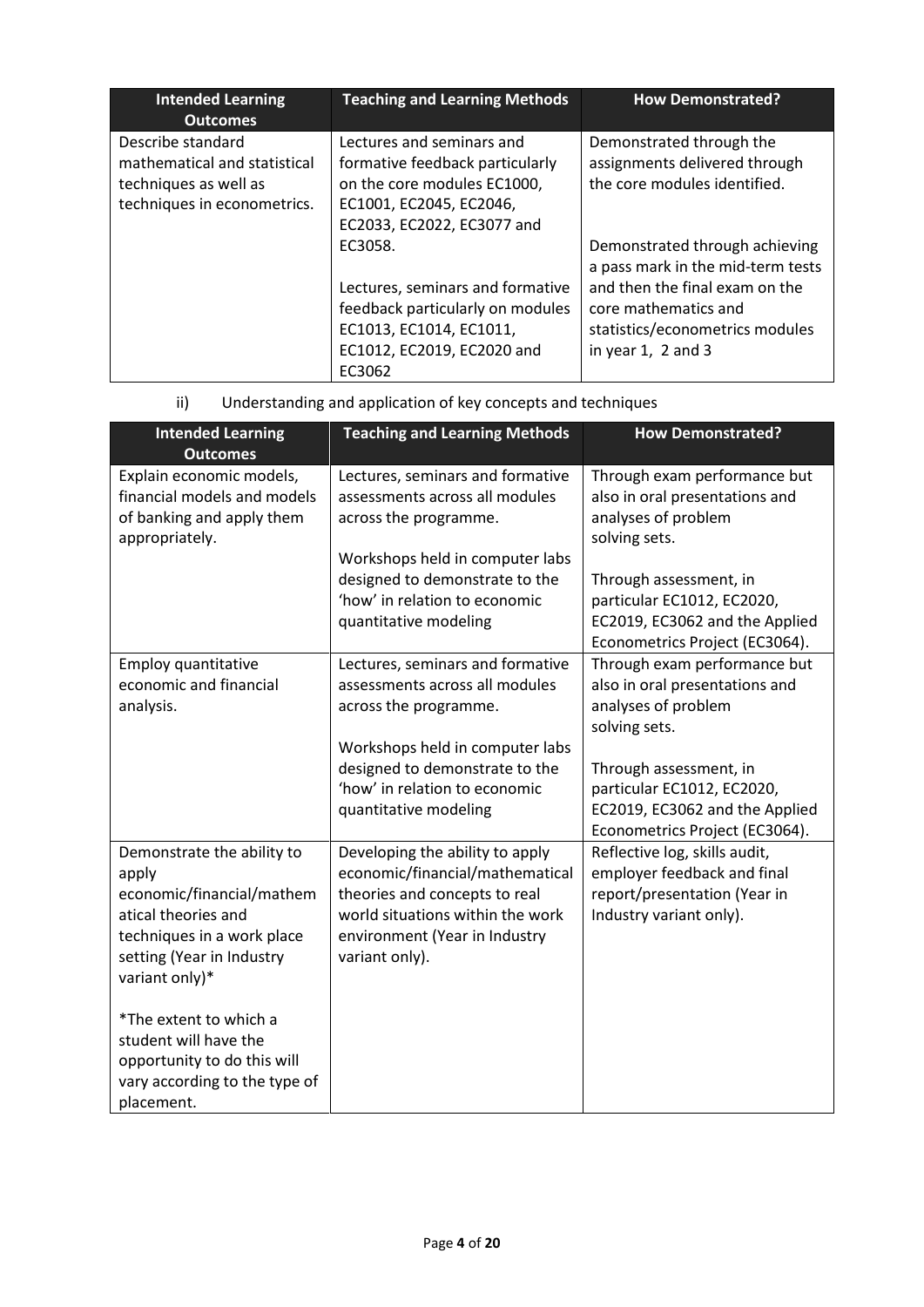# iii) Critical analysis of key issues

| <b>Intended Learning</b><br><b>Outcomes</b>                                                     | <b>Teaching and Learning Methods</b>                                                                                                 | <b>How Demonstrated?</b>                                                                                                                                                                                                                                                     |
|-------------------------------------------------------------------------------------------------|--------------------------------------------------------------------------------------------------------------------------------------|------------------------------------------------------------------------------------------------------------------------------------------------------------------------------------------------------------------------------------------------------------------------------|
| Critically analyse economic<br>and financial arguments and<br>relate them to current<br>issues. | All modules across the<br>programme and as part of on-<br>going professional development<br>but specifically on EC1025 and<br>EC3064 | Engagement in debates within<br>lectures and seminars as<br>formative assessment but also in<br>summative assessments in<br>particular the on-going reflective<br>development of the Leicester<br>Award and Leicester Award Gold<br>and the Applied Econometrics<br>Project. |

# iv) Clear and concise presentation of material

| <b>Intended Learning</b><br><b>Outcomes</b>                                                | <b>Teaching and Learning Methods</b>                                                                                                                                                                                                                                   | <b>How Demonstrated?</b>                                                                                         |
|--------------------------------------------------------------------------------------------|------------------------------------------------------------------------------------------------------------------------------------------------------------------------------------------------------------------------------------------------------------------------|------------------------------------------------------------------------------------------------------------------|
| Produce clear and concise<br>arguments and models on<br>economics, finance and<br>banking. | Years 1, 2 and 3: Lectures,<br>tutorials, seminars, formative &<br>summative feedback.<br>Intensity of the problem<br>solving sets increases over the<br>course of the programme to<br>ensure knowledge is<br>cumulatively developed, retained<br>and operationalized. | Assessed through a range of<br>written reports and data analyses<br>problem sets throughout years 1,<br>2 and 3. |
| Produce clear and concise<br>quantitative<br>economic/financial analysis<br>and results.   | Years 1, 2 and 3: Lectures,<br>tutorials, seminars, formative &<br>summative feedback.<br>Intensity of the problem<br>solving sets increases over the<br>course of the programme to<br>ensure knowledge is<br>cumulatively developed, retained<br>and operationalized. | Assessed through a range of<br>written reports and data analyses<br>problem sets throughout years 1,<br>2 and 3. |
| Write an extended original<br>research report.                                             | Developed through seminar<br>classes and lectures in                                                                                                                                                                                                                   | Attainment on EC3064 Research<br>in Economics assignment which is                                                |
|                                                                                            | preparation for the assignment<br>on EC3064                                                                                                                                                                                                                            | an extended independent piece<br>of work.                                                                        |

v) Critical appraisal of evidence with appropriate insight

| <b>Intended Learning</b><br><b>Outcomes</b>                                    | <b>Teaching and Learning Methods</b>                                                                                   | <b>How Demonstrated?</b>                                    |
|--------------------------------------------------------------------------------|------------------------------------------------------------------------------------------------------------------------|-------------------------------------------------------------|
| Critically appraise relevant<br>research on economics,<br>finance and banking. | Years 1, 2 and 3: Lectures,<br>tutorials, seminars, formative &<br>summative feedback.<br>Workshops and computer labs. | Attainment in EC3064 Applied<br><b>Econometrics Project</b> |
|                                                                                | <b>Maths Support Sessions</b>                                                                                          |                                                             |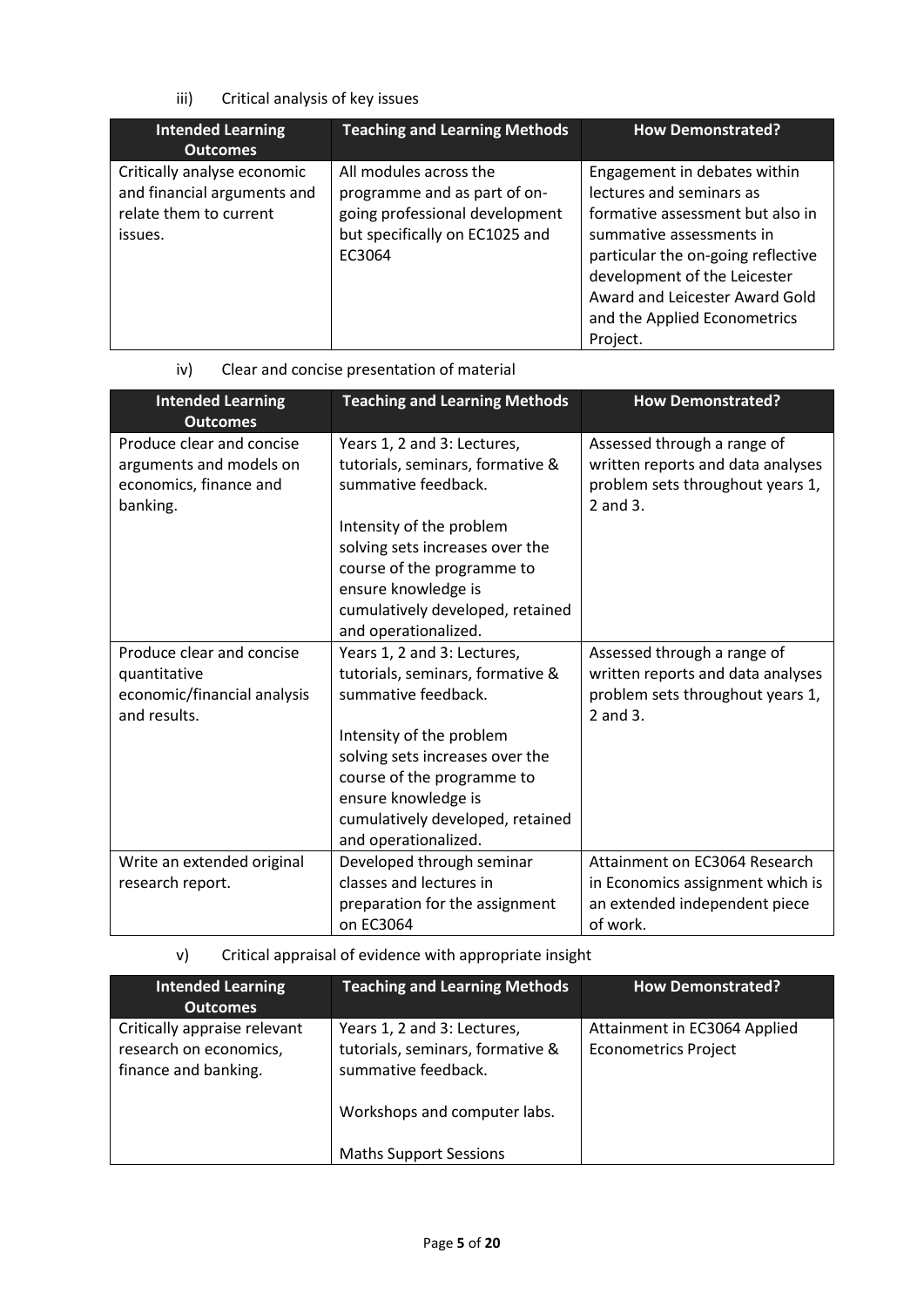| <b>Intended Learning</b><br><b>Outcomes</b>                                          | <b>Teaching and Learning Methods</b>                                                                                   | <b>How Demonstrated?</b>                                    |
|--------------------------------------------------------------------------------------|------------------------------------------------------------------------------------------------------------------------|-------------------------------------------------------------|
| Critically appraise the results<br>from quantitative<br>economic/financial analysis. | Years 1, 2 and 3: Lectures,<br>tutorials, seminars, formative &<br>summative feedback.<br>Workshops and computer labs. | Attainment in EC3064 Applied<br><b>Econometrics Project</b> |
|                                                                                      | <b>Maths Support Sessions</b>                                                                                          |                                                             |

# vi) Other discipline specific competencies

| <b>Intended Learning</b><br><b>Outcomes</b> | <b>Teaching and Learning Methods</b> | <b>How Demonstrated?</b> |
|---------------------------------------------|--------------------------------------|--------------------------|
| N/A                                         | N/A                                  | N/A                      |

# **b)** Transferable skills

i) Oral communication

| <b>Intended Learning</b><br><b>Outcomes</b>                                     | <b>Teaching and Learning Methods</b>                                                    | <b>How Demonstrated?</b>                              |
|---------------------------------------------------------------------------------|-----------------------------------------------------------------------------------------|-------------------------------------------------------|
| Prepare and present<br>concepts, arguments or<br>analysis orally.               | Seminar and assessment support<br>across all years of study.                            | Formative: Contribution to<br>tutorials and seminars. |
|                                                                                 | Content delivered through the<br>engagement strategy including<br>employability skills. | Summative assessment on<br>EC1025, EC3064             |
|                                                                                 | Leicester Award and Leicester<br>Award Gold provision.                                  |                                                       |
|                                                                                 | Scaffold approach to the format<br>of assessment.                                       |                                                       |
| Produce clear visual aids to<br>accompany an oral<br>presentation.              | Seminar and assessment support<br>across all years of study.                            | Formative: Contribution to<br>tutorials and seminars. |
|                                                                                 | Content delivered through the<br>engagement strategy including<br>employability skills. | Summative assessment on<br>EC1025, EC3064             |
|                                                                                 | Leicester Award and Leicester<br>Award Gold provision.                                  |                                                       |
|                                                                                 | Scaffold approach to the format<br>of assessment.                                       |                                                       |
| Application of oral                                                             | Developing oral communication                                                           | Reflective log and final                              |
| communication skills within                                                     | skills in the work environment                                                          | report/presentation (Year in                          |
| the work environment and in<br>presentation (Year in<br>Industry variant only). | (Year in Industry variant only).                                                        | Industry variant only).                               |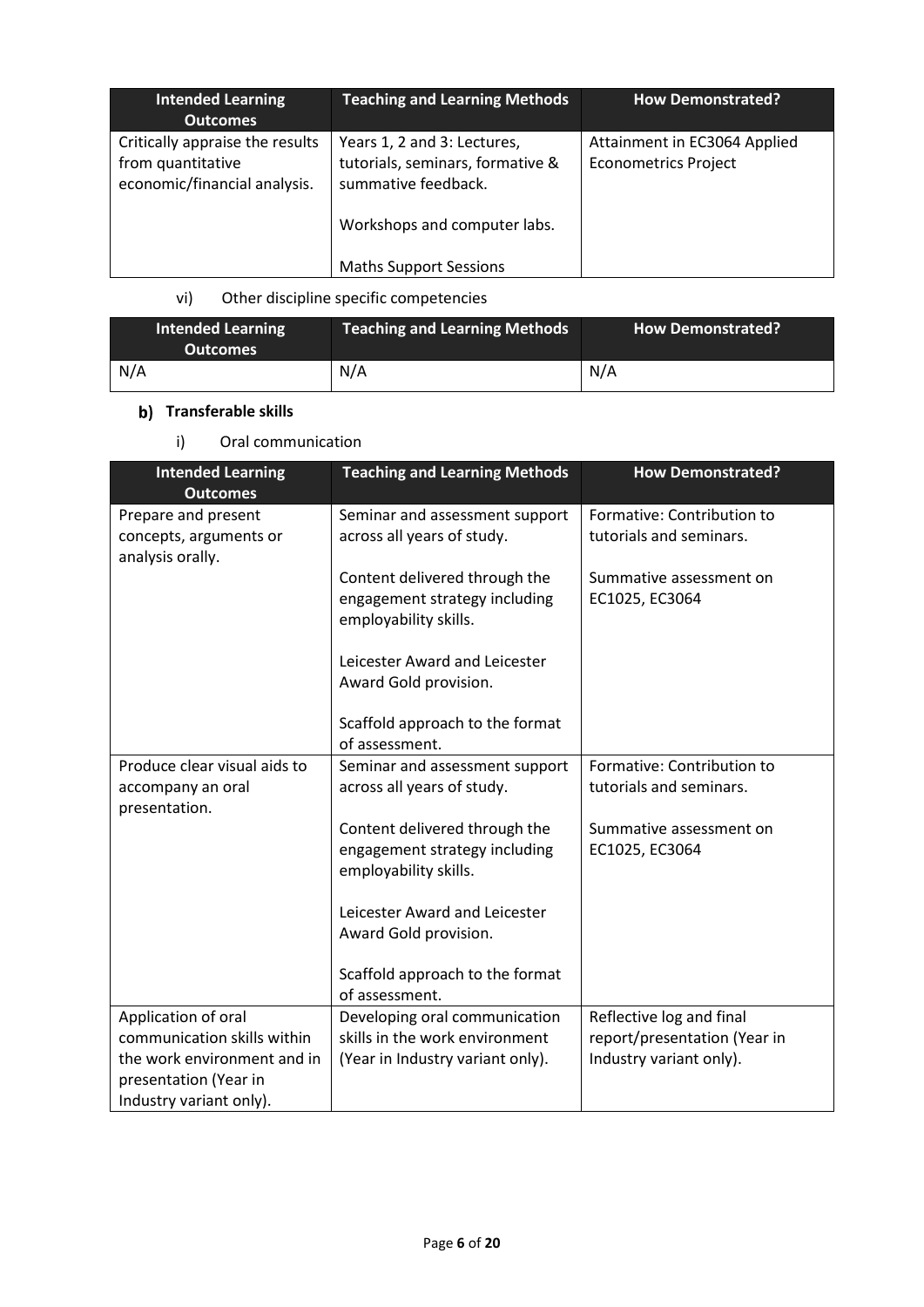### ii) Written communication

| <b>Intended Learning</b><br><b>Outcomes</b>                                                                                                | <b>Teaching and Learning Methods</b>                                                                                                                                                   | <b>How Demonstrated?</b>                                                              |
|--------------------------------------------------------------------------------------------------------------------------------------------|----------------------------------------------------------------------------------------------------------------------------------------------------------------------------------------|---------------------------------------------------------------------------------------|
| Produce clearly written<br>material with appropriate<br>use of evidence.                                                                   | Year $1$ :<br>Induction Programme and Study<br>Skills Support material.<br>Years 1, 2 and 3: Lectures,<br>tutorials, seminars, formative &<br>summative feedback, module<br>handbooks. | Formative assessment,<br>coursework, exams, Applied<br>Econometrics Project (EC3064). |
| Application of written<br>communication skills within<br>the work environment and in<br>report writing (Year in<br>Industry variant only). | Developing written<br>communication skills in the work<br>environment (Year in Industry<br>variant only).                                                                              | Reflective log and final<br>report/presentation (Year in<br>Industry variant only).   |

iii) Information technology

| <b>Intended Learning</b><br><b>Outcomes</b> | <b>Teaching and Learning Methods</b> | <b>How Demonstrated?</b>            |
|---------------------------------------------|--------------------------------------|-------------------------------------|
| Use word processing in the                  | Year 1:                              | Formative: Contribution             |
| preparation of written work.                | <b>Induction Programme and Study</b> | to computer classes.                |
|                                             | Skills Support material.             |                                     |
|                                             |                                      | Summative: written reports and      |
|                                             | Years 1 and 2: Computer classes      | data analysis skills in relation to |
|                                             |                                      | problem sets.                       |
|                                             | Year 3: Applied Econometrics         |                                     |
|                                             | Project                              |                                     |
|                                             |                                      |                                     |
|                                             | Econometrics modules EC2020,         |                                     |
|                                             | EC2019 and EC3062                    |                                     |
| Use the internet to access                  | Year 1:                              | Formative: Contribution             |
| appropriate information.                    | Induction Programme and Study        | to computer classes.                |
|                                             | Skills Support material.             |                                     |
|                                             |                                      | Summative: written reports and      |
|                                             | Years 1 and 2: Computer classes      | data analysis skills in relation to |
|                                             |                                      | problem sets.                       |
|                                             | Year 3: Applied Econometrics         |                                     |
|                                             | Project                              |                                     |
|                                             |                                      |                                     |
|                                             | Econometrics modules EC2020,         |                                     |
|                                             | EC2019 and EC3062                    |                                     |
| Use spreadsheets for data                   | Year 1:                              | Formative: Contribution             |
| presentation and analysis.                  | Induction Programme and Study        | to computer classes.                |
|                                             | Skills Support material.             |                                     |
|                                             |                                      | Summative: written reports and      |
|                                             | Years 1 and 2: Computer classes      | data analysis skills in relation to |
|                                             |                                      | problem sets.                       |
|                                             | Year 3: Applied Econometrics         |                                     |
|                                             | Project                              |                                     |
|                                             |                                      |                                     |
|                                             | Econometrics modules EC2020,         |                                     |
|                                             | EC2019 and EC3062                    |                                     |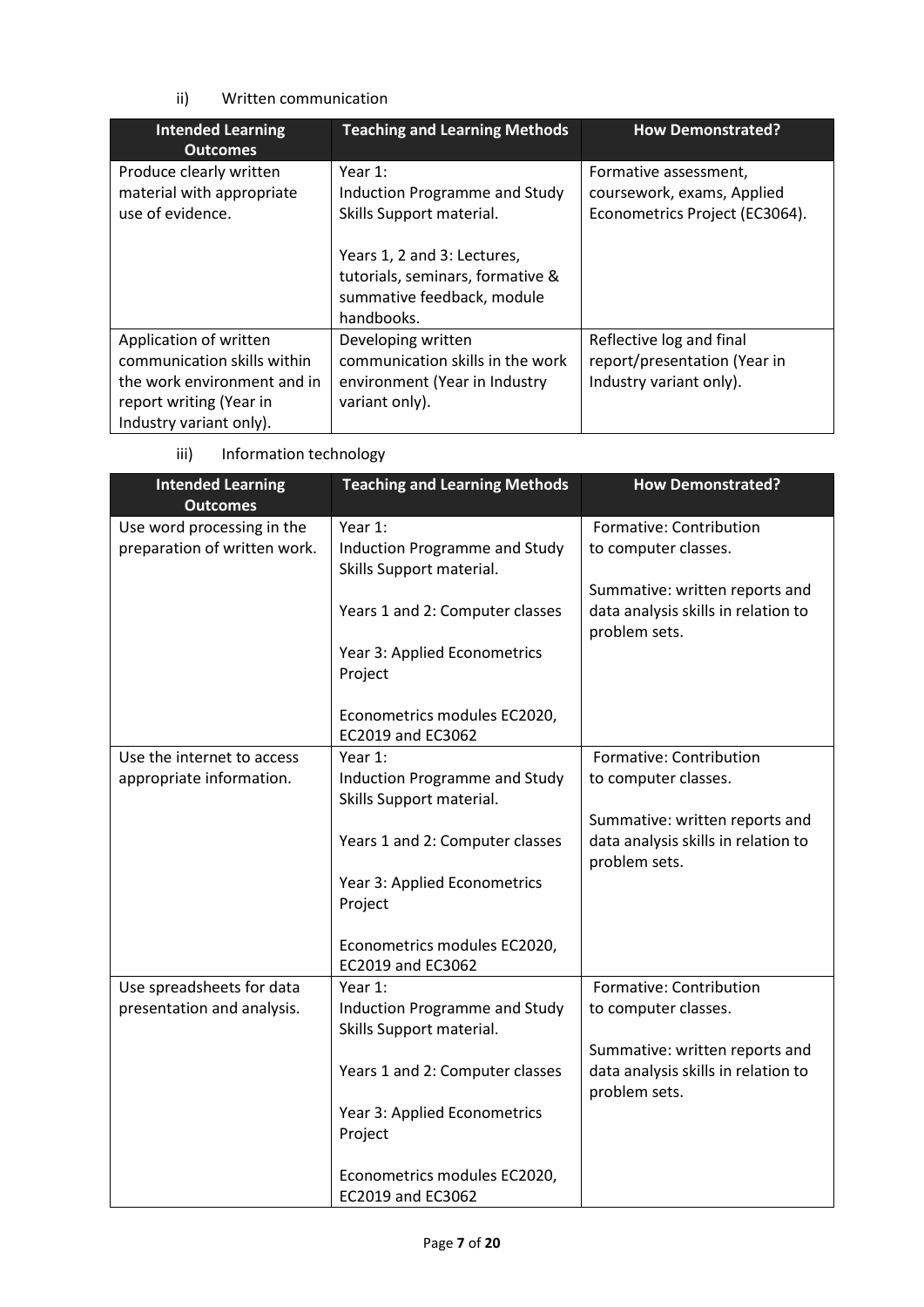| <b>Intended Learning</b><br><b>Outcomes</b>          | <b>Teaching and Learning Methods</b>                      | <b>How Demonstrated?</b>                             |  |
|------------------------------------------------------|-----------------------------------------------------------|------------------------------------------------------|--|
|                                                      | Year 1:                                                   | Formative: Contribution                              |  |
| Use specialist packages for<br>statistical analysis. | Induction Programme and Study<br>Skills Support material. | to computer classes.                                 |  |
|                                                      |                                                           | Summative: written reports and                       |  |
|                                                      | Years 1 and 2: Computer classes                           | data analysis skills in relation to<br>problem sets. |  |
|                                                      | Year 3: Applied Econometrics                              |                                                      |  |
|                                                      | Project                                                   |                                                      |  |
|                                                      |                                                           |                                                      |  |
|                                                      | Econometrics modules EC2020,                              |                                                      |  |
|                                                      | EC2019 and EC3062                                         |                                                      |  |
| Application of information                           | Developing IT skills in the                               | Reflective log, skills audit,                        |  |
| technology skills within the                         | work environment through                                  | employer feedback and final                          |  |
| work environment and in                              | project work and student                                  | report/presentation (Year in                         |  |
| presentation (Year in                                | portfolio (Year in Industry variant                       | Industry variant only).                              |  |
| Industry variant only).                              | only).                                                    |                                                      |  |

iv) Numeracy

| <b>Intended Learning</b><br><b>Outcomes</b>                                                          | <b>Teaching and Learning Methods</b>                                                                              | <b>How Demonstrated?</b>                                                                                                |
|------------------------------------------------------------------------------------------------------|-------------------------------------------------------------------------------------------------------------------|-------------------------------------------------------------------------------------------------------------------------|
| Employ general numerical,<br>mathematical and statistical<br>skills.                                 | Years 1, 2 and 3: Lectures,<br>tutorials, seminars, computer<br>classes, formative & summative<br>feedback.       | Formative assessment,<br>coursework, exams, Applied<br>Econometrics Project (EC3064)                                    |
| Application of numeracy<br>skills within the work<br>environment (Year in<br>Industry variant only). | Developing numeracy skills in the<br>work environment through<br>project work (Year in Industry<br>variant only). | Reflective log, skills audit,<br>employer feedback and final<br>report/presentation (Year in<br>Industry variant only). |

v) Team working

| <b>Intended Learning</b><br><b>Outcomes</b>                                                               | <b>Teaching and Learning Methods</b>                                                                                   | <b>How Demonstrated?</b>                                                                                                                                 |
|-----------------------------------------------------------------------------------------------------------|------------------------------------------------------------------------------------------------------------------------|----------------------------------------------------------------------------------------------------------------------------------------------------------|
| Demonstrate basic team<br>working skills.                                                                 | Years 1, 2 and 3: Lectures,<br>tutorials, seminars, computer<br>classes.                                               | Group-based coursework on<br>EC1025, EC2019, EC3062 and in<br>relation to the reflections as part<br>of the Leicester Award and<br>Leicester Award Gold. |
| Application of team building<br>skills within the work<br>environment (Year in<br>Industry variant only). | Developing team building skills in<br>the work environment through<br>project work (Year in Industry<br>variant only). | Reflective log, skills audit,<br>employer feedback and final<br>report/presentation (Year in<br>Industry variant only).                                  |

# vi) Problem solving

| <b>Intended Learning</b><br><b>Outcomes</b>      | <b>Teaching and Learning Methods</b>                                                                                    | <b>How Demonstrated?</b>                                                                                                                        |
|--------------------------------------------------|-------------------------------------------------------------------------------------------------------------------------|-------------------------------------------------------------------------------------------------------------------------------------------------|
| Demonstrate problem<br>formulation and solution. | Years 1, 2 and 3: Lectures,<br>tutorials, seminars, formative &<br>summative feedback.<br><b>Maths Support Sessions</b> | Formative assessment,<br>coursework, exams and mid-term<br>tests. In particular,<br>problem sets and data analysis<br>assignments are relevant. |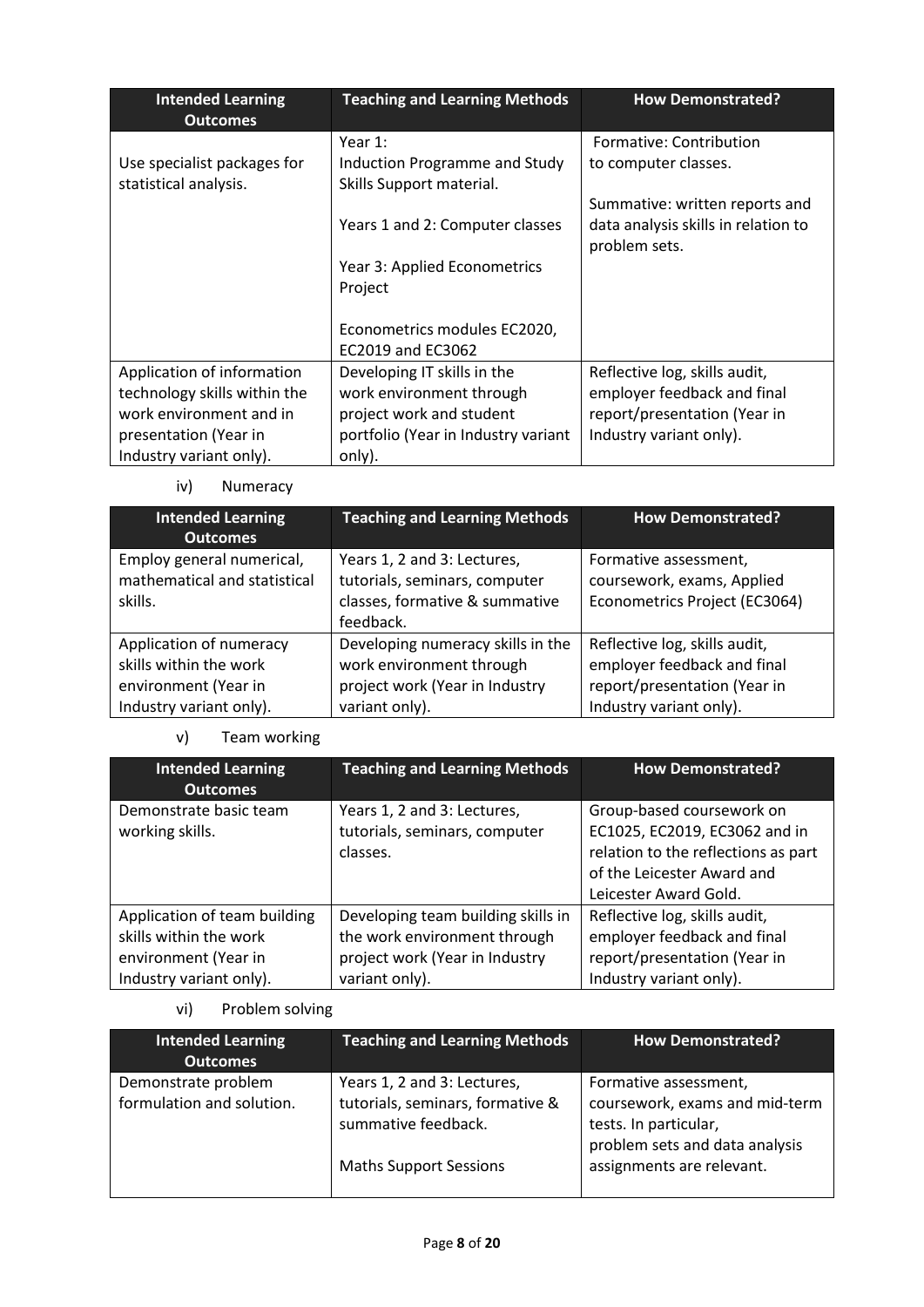| <b>Intended Learning</b><br><b>Outcomes</b>                                                                 | <b>Teaching and Learning Methods</b>                                                                                                                                                       | <b>How Demonstrated?</b>                                                                                                |
|-------------------------------------------------------------------------------------------------------------|--------------------------------------------------------------------------------------------------------------------------------------------------------------------------------------------|-------------------------------------------------------------------------------------------------------------------------|
| Application of problem<br>solving skills within the work<br>environment (Year in<br>Industry variant only). | Developing problem solving skills<br>in the work environment through<br>project work and applying<br>theories and concepts to real<br>world situations (Year in Industry<br>variant only). | Reflective log, skills audit,<br>employer feedback and final<br>report/presentation (Year in<br>Industry variant only). |

# vii) Information handling

| <b>Intended Learning</b><br><b>Outcomes</b>                                                                      | <b>Teaching and Learning Methods</b>                                                                                                                                                                           | <b>How Demonstrated?</b>                                                                                                |
|------------------------------------------------------------------------------------------------------------------|----------------------------------------------------------------------------------------------------------------------------------------------------------------------------------------------------------------|-------------------------------------------------------------------------------------------------------------------------|
| Find and use appropriate<br>information from a variety of<br>sources.                                            | Years 1, 2 and 3: Lectures,<br>tutorials, seminars, computer<br>classes, formative & summative<br>feedback.<br>Developed specifically through<br>the on-line academic misconduct<br>course embedded in EC1000. | Formative assessment,<br>coursework, exams, Applied<br>Econometrics Project.                                            |
| Application of information<br>handling skills within the<br>work environment (Year in<br>Industry variant only). | Developing data handling in the<br>work environment through<br>project work (Year in Industry<br>variant only).                                                                                                | Reflective log, skills audit,<br>employer feedback and final<br>report/presentation (Year in<br>Industry variant only). |

# viii) Skills for lifelong learning

| <b>Intended Learning</b><br><b>Outcomes</b> | <b>Teaching and Learning Methods</b> | <b>How Demonstrated?</b>         |
|---------------------------------------------|--------------------------------------|----------------------------------|
| Collect and apply new ideas                 | Year 1: Induction Programme          | Formative assessment,            |
| and concepts.                               | and Study Skills Support material.   | coursework, exams, Applied       |
|                                             |                                      | Econometrics Project assignment. |
|                                             | Years 1, 2 and 3: Lectures,          |                                  |
|                                             | tutorials, seminars, computer        | Ability to hand-in work on time, |
|                                             | classes, formative & summative       | arrive at exams prepared and     |
|                                             | feedback, module handbooks.          | anticipating challenge.          |
| Combine new knowledge                       | Year 1: Induction Programme          | Formative assessment,            |
| and techniques with prior                   | and Study Skills Support material.   | coursework, exams, Applied       |
| understanding.                              |                                      | Econometrics Project assignment. |
|                                             | Years 1, 2 and 3: Lectures,          |                                  |
|                                             | tutorials, seminars, computer        | Ability to hand-in work on time, |
|                                             | classes, formative & summative       | arrive at exams prepared and     |
|                                             | feedback, module handbooks.          | anticipating challenge.          |
| Demonstrate and produce                     | Year 1: Induction Programme          | Formative assessment,            |
| independent work.                           | and Study Skills Support material.   | coursework, exams, Applied       |
|                                             |                                      | Econometrics Project assignment. |
|                                             | Years 1, 2 and 3: Lectures,          |                                  |
|                                             | tutorials, seminars, computer        | Ability to hand-in work on time, |
|                                             | classes, formative & summative       | arrive at exams prepared and     |
|                                             | feedback, module handbooks.          | anticipating challenge.          |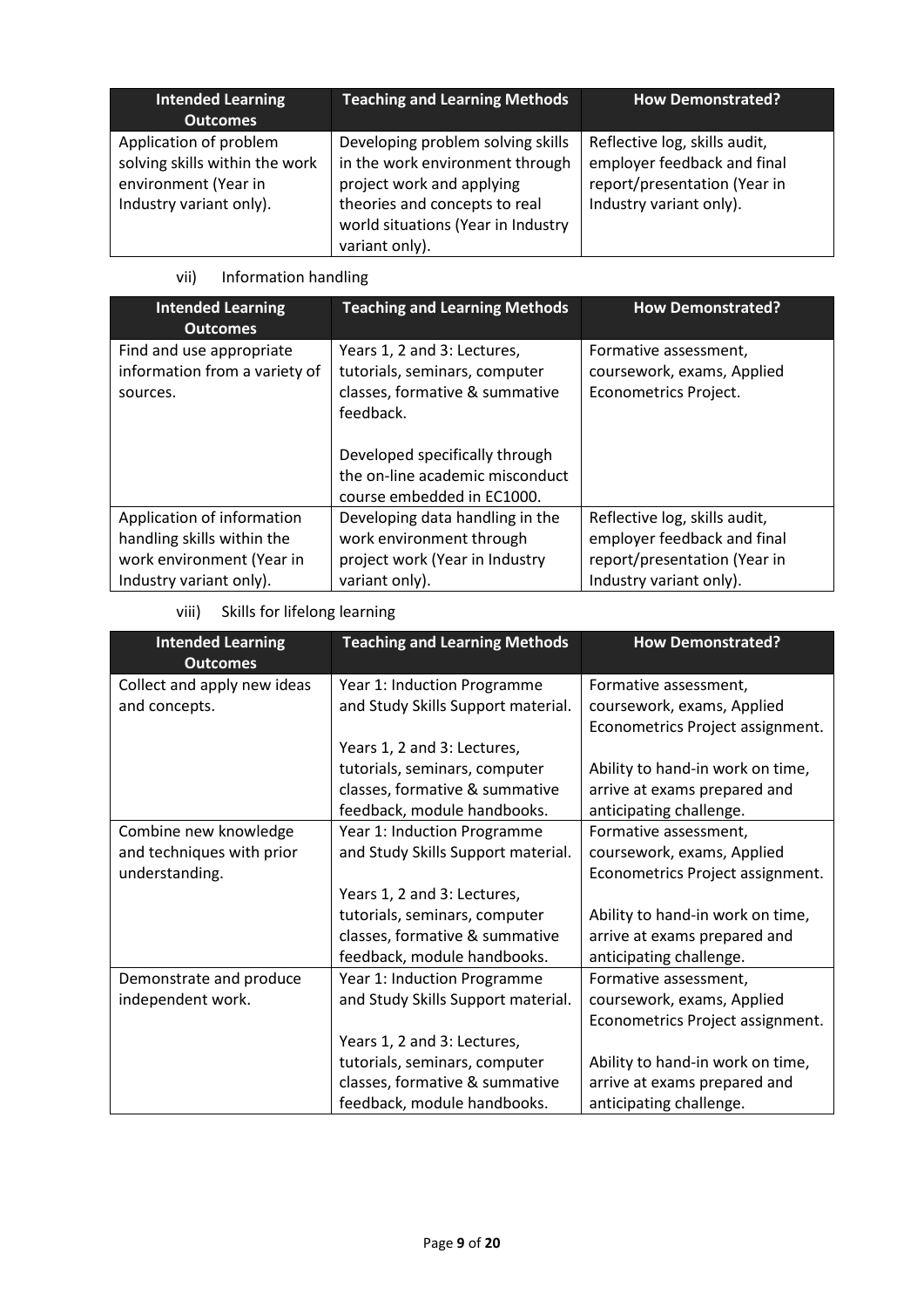| <b>Intended Learning</b>                                                                                                                                                       | <b>Teaching and Learning Methods</b>                                                                                                                                                               | <b>How Demonstrated?</b>                                                                                                                                                               |
|--------------------------------------------------------------------------------------------------------------------------------------------------------------------------------|----------------------------------------------------------------------------------------------------------------------------------------------------------------------------------------------------|----------------------------------------------------------------------------------------------------------------------------------------------------------------------------------------|
| <b>Outcomes</b>                                                                                                                                                                |                                                                                                                                                                                                    |                                                                                                                                                                                        |
| Demonstrate time<br>management skills through<br>adhering to deadlines.                                                                                                        | Year 1: Induction Programme<br>and Study Skills Support material.                                                                                                                                  | Formative assessment,<br>coursework, exams, Applied<br>Econometrics Project assignment.                                                                                                |
|                                                                                                                                                                                | Years 1, 2 and 3: Lectures,<br>tutorials, seminars, computer<br>classes, formative & summative<br>feedback, module handbooks.                                                                      | Ability to hand-in work on time,<br>arrive at exams prepared and<br>anticipating challenge.                                                                                            |
| Use a variety of sources of<br>knowledge appropriately.                                                                                                                        | Year 1: Induction Programme<br>and Study Skills Support material.<br>Years 1, 2 and 3: Lectures,<br>tutorials, seminars, computer<br>classes, formative & summative<br>feedback, module handbooks. | Formative assessment,<br>coursework, exams, Applied<br>Econometrics Project assignment.<br>Ability to hand-in work on time,<br>arrive at exams prepared and<br>anticipating challenge. |
| Demonstrate ability to learn<br>in a different cultural<br>environment (Year Abroad<br>variant only).                                                                          | Year Abroad variant only:<br>Lectures, seminars, tutorials,<br>feedback while studying in the<br>host institution.                                                                                 | Year Abroad variant only: Exams<br>and coursework in the host<br>institution.                                                                                                          |
| Application of a variety of<br>employability and<br>transferable skills (some<br>outlined already above)<br>within the work environment<br>(Year in Industry variant<br>only). | Developing a variety of<br>employability and transferable<br>skills through responsibilities<br>associated with their work<br>placement (Year in Industry<br>variant only).                        | Reflective log, skills audit,<br>employer feedback and final<br>report/presentation (Year in<br>Industry variant only).                                                                |
| Demonstrate the ability to<br>think reflectively about<br>personal and professional<br>development (Year in<br>Industry variant only).                                         | Developing a variety of<br>employability and transferable<br>skills through responsibilities<br>associated with their work<br>placement (Year in Industry<br>variant only).                        | Reflective log, skills audit,<br>employer feedback and final<br>report/presentation (Year in<br>Industry variant only).                                                                |
| Demonstrate professional<br>behaviour in the work<br>environment (Year in<br>Industry variant only).                                                                           | Developing a variety of<br>employability and transferable<br>skills through responsibilities<br>associated with their work<br>placement (Year in Industry<br>variant only).                        | Reflective log, skills audit,<br>employer feedback and final<br>report/presentation (Year in<br>Industry variant only).                                                                |

### **10. Progression points**

This programme follows the standard Scheme of Progression set out i[n Senate Regulations](http://www.le.ac.uk/senate-regulations) – see the version of Senate Regulation 5 governing undergraduate programmes relevant to the year of entry.

The following additional progression requirements for this programme have been approved:

### Year Abroad Variant

Students who meet the conditions set out in section 5 will be invited to apply at the beginning of the second year of studies. Students will then be expected to maintain average marks of no less than 55% in their second year.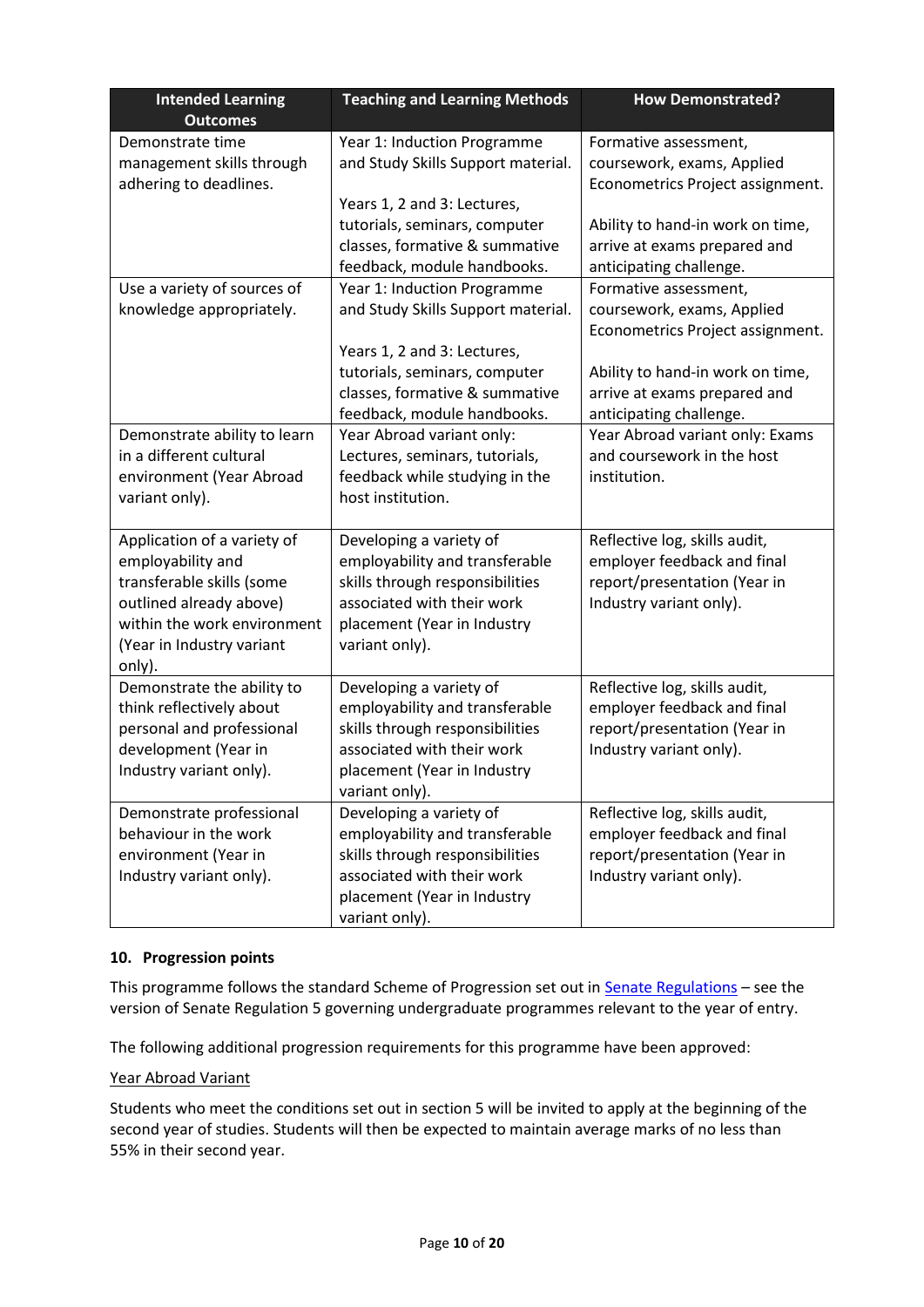**\****If you have mitigating circumstances that affect your results, you may request that your circumstances be taken into consideration.*

For those on the year in industry, see additional programme specification content for Year in Industry [programmes](https://www2.le.ac.uk/offices/sas2/courses/documentation/undergraduate-programme-specification-content-for-year-in-industry-programme-variants)

In cases where a student has failed to meet a requirement to progress, he or she will be required to withdraw from the course

### **Course transfers**

N/A

### **11. Criteria for award and classification**

This programme follows the standard scheme of undergraduate award and classification set out in [Senate Regulations](http://www.le.ac.uk/senate-regulations) – see the version of *Senate Regulation 5 governing undergraduate programmes* relevant to the year of entry.

### **12. Special features**

- Intended for students who wish to take advantage of their background in mathematics.
- Development of learning and communications skills in groups of various sizes.
- Study of core financial modules in years 2 and 3 with optional choices in the final year of further financial modules such as financial econometrics, financial derivatives and international finance.
- Training in the use of financial and statistics software as well as presentation-orientated communications and information technology.
- Experience in the design and implementation of statistical project work.
- A formal employability skills development programme in year 1
- The option of a four-year 'with a Year Abroad' degree programme, with a third year spent studying at an overseas partner University either in a foreign language or in English (see below).
- The option of a four-year 'with a Year in Industry' degree programme (see below).

### **13. Indications of programme quality**

- University Academic Review
- External examiners reports
- First Destination careers statistics
- Exemptions from Business Economics professional exams with the Chartered Institute of Management Accountants (CIMA

### **14. External Examiner(s) reports**

The details of the External Examiner(s) for this programme and the most recent External Examiners' reports for this programme can be found at [exampapers@Leicester](https://exampapers.le.ac.uk/) [log-in required]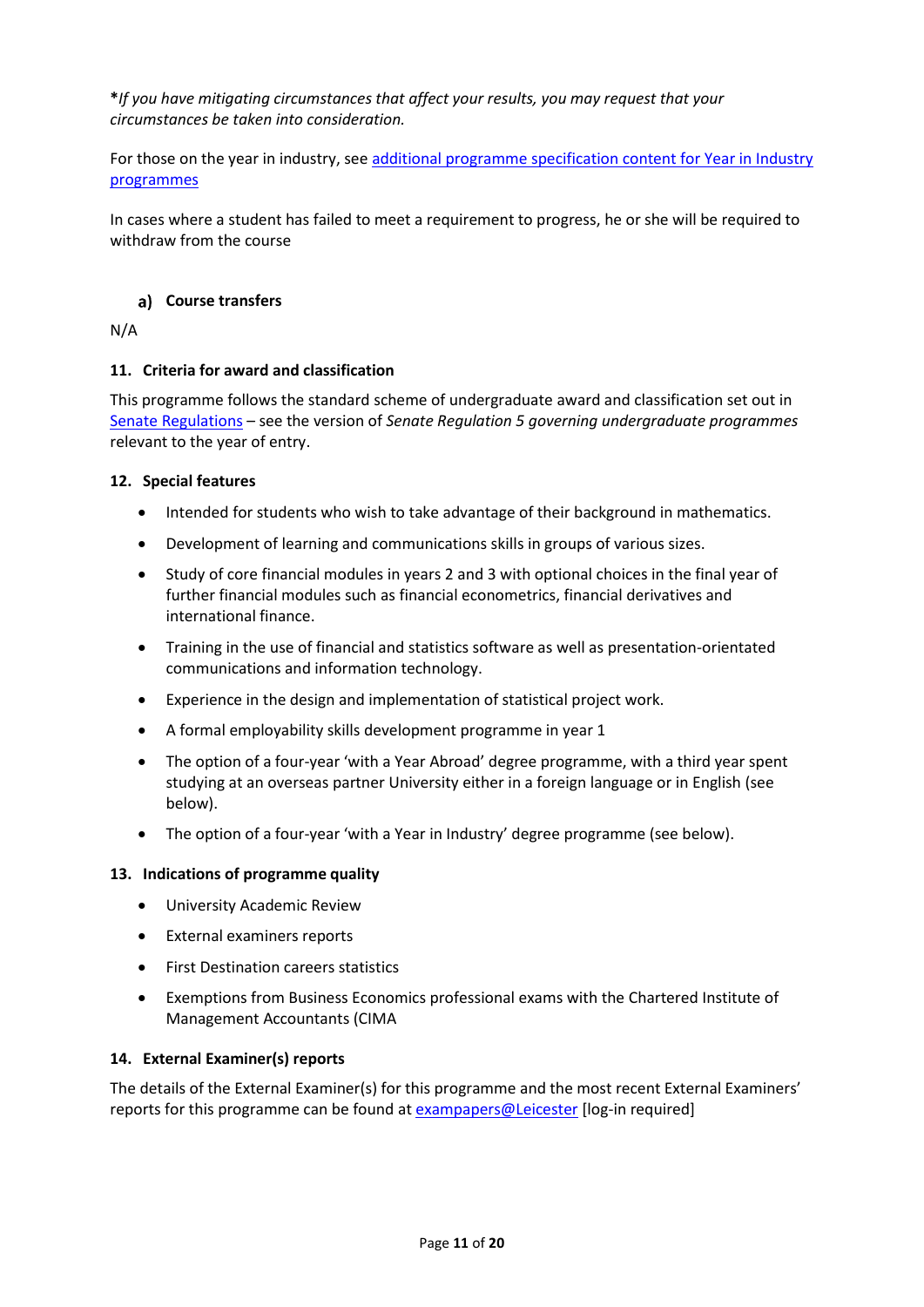

# **Programme Specification (Undergraduate) FOR ENTRY YEAR: 2020/21**

**Date created:** 27/11/2020 **Last amended:** 16/12/2020 **Version no.** 2

## **Appendix 1: Programme structure (programme regulations)**

The University regularly reviews its programmes and modules to ensure that they reflect the current status of the discipline and offer the best learning experience to students. On occasion, it may be necessary to alter particular aspects of a course or module.

BSc Financial Economics & Econometrics

**Level 4/Year 1 2020/21**

Credit breakdown

| <b>Status</b> | <b>Year long</b> | Semester 1 | <b>Semester 2</b> |
|---------------|------------------|------------|-------------------|
| Core          | 30 credits       | 45 credits | 45 credits        |
| Optional      | n/a              | n/a        | n/a               |

120 credits in total

### Core modules

| <b>Delivery period</b> | Code   | <b>Title</b>                                           | <b>Credits</b> |
|------------------------|--------|--------------------------------------------------------|----------------|
| Year long              | EC1025 | Contemporary Issues In Economics, Finance And Business | 30 credits     |
| Sem 1                  | EC1000 | <b>Microeconomics</b>                                  | 15 credits     |
| Sem 1                  | EC1013 | <b>Calculus &amp; Optimisation</b>                     | 15 credits     |
| Sem 1                  | EC1011 | Probability & Probability Distributions                | 15 credits     |
| Sem <sub>2</sub>       | EC1001 | Macroeconomics                                         | 15 credits     |
| Sem <sub>2</sub>       | EC1014 | Linear Algebra                                         | 15 credits     |
| Sem <sub>2</sub>       | EC1012 | <b>Statistical Inference</b>                           | 15 credits     |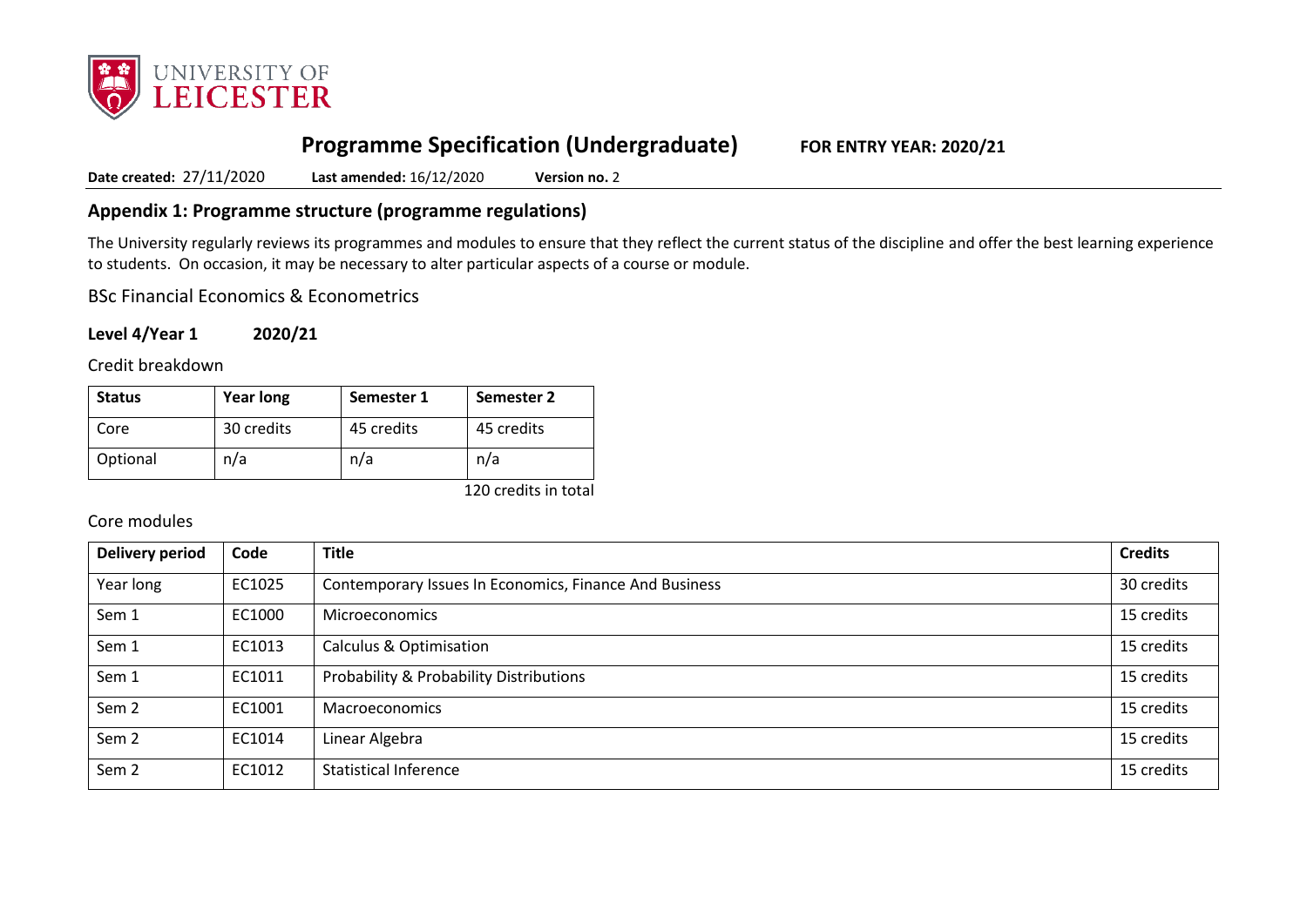# **Notes**

N/A

# **Level 5/Year 2 2021/22**

# Credit breakdown

| <b>Status</b> | <b>Year long</b> | Semester 1 | <b>Semester 2</b> |
|---------------|------------------|------------|-------------------|
| Core          | n/a              | 60 credits | 45 credits        |
| Optional      | n/a              | n/a        | 15 credits        |

120 credits in total

# Core modules

| <b>Delivery period</b> | Code   | <b>Title</b>                 | <b>Credits</b> |
|------------------------|--------|------------------------------|----------------|
| Sem 1                  | EC2045 | Intermediate Microeconomics  | 15 credits     |
| Sem 1                  | EC2046 | Intermediate Macroeconomics  | 15 credits     |
| Sem 1                  | EC2020 | Econometrics 1               | 15 credits     |
| Sem 1                  | EC2033 | <b>Principles Of Banking</b> | 15 credits     |
| Sem <sub>2</sub>       | EC2019 | Econometrics 2               | 15 credits     |
| Sem <sub>2</sub>       | EC2051 | Money And Central Banking    | 15 credits     |
| Sem <sub>2</sub>       | EC2022 | Principles Of Finance        | 15 credits     |

### **Notes**

N/A

# Option modules

| <b>Delivery period</b> | Code   | <b>Title</b>                    | <b>Credits</b> |
|------------------------|--------|---------------------------------|----------------|
| Semester 2             | EC2050 | , Markets And Welfare<br>Firms, | 15 credits     |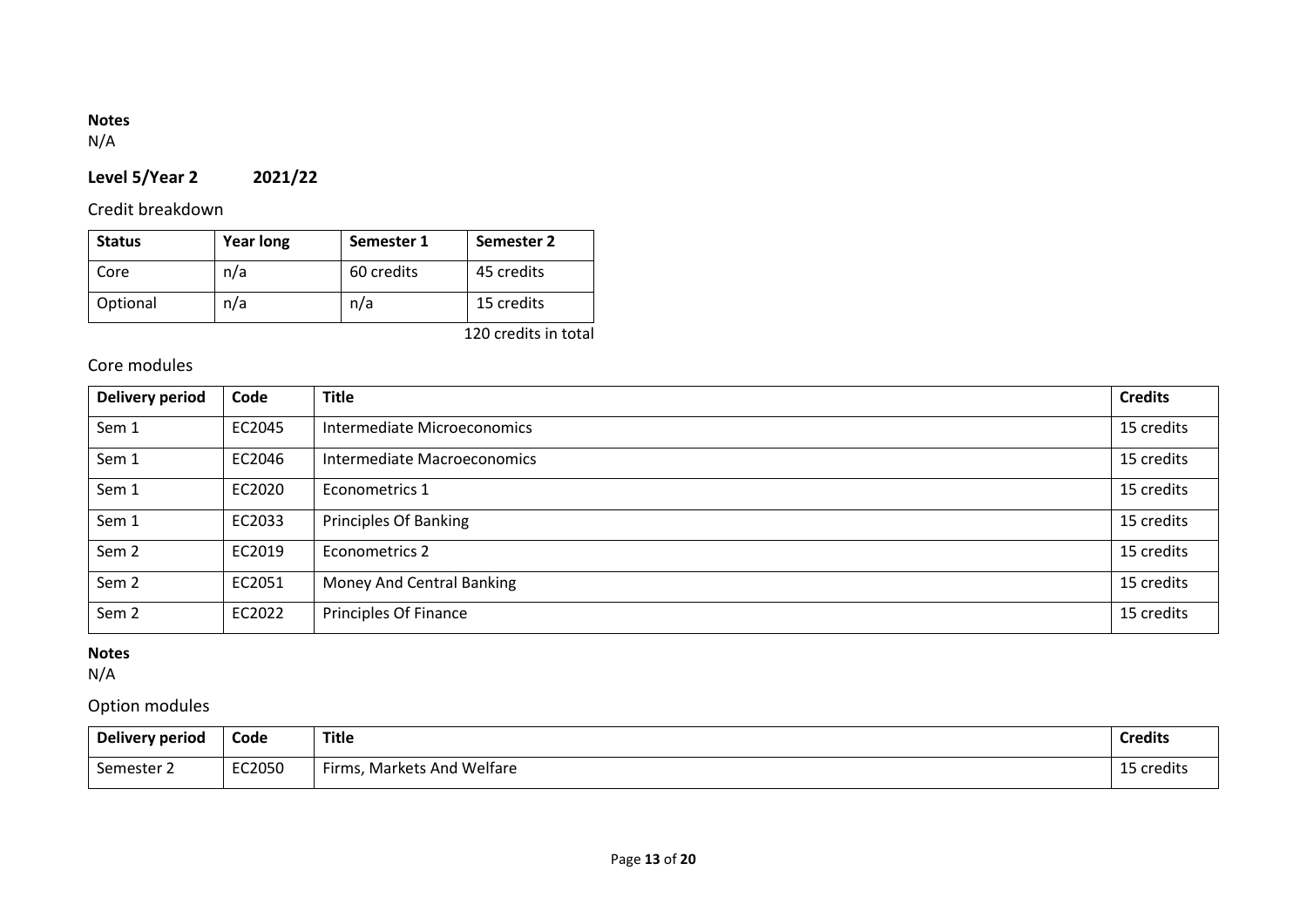| Delivery period | Code   | <b>Title</b>                                | <b>Credits</b> |
|-----------------|--------|---------------------------------------------|----------------|
| Semester 2      | EC2034 | <b>Economic History</b>                     | 15 credits     |
| Semester 2      | EC2052 | Labour Economics                            | 15 credits     |
| Semester 2      | EC2053 | <b>Environmental And Resource Economics</b> | 15 credits     |

#### **Notes**

### For Semester 2, choose 1 module

This is an indicative list of option modules and not definitive of what will be available. Option module choice is also subject to availability, timetabling, student number restrictions and, where appropriate, students having taken appropriate pre-requisite modules.

# **Level 6/Year Final 2022/23**

## Credit breakdown

| <b>Status</b> | <b>Year long</b> | Semester 1 | Semester 2 |
|---------------|------------------|------------|------------|
| Core          | n/a              | 45 credits | 30 credits |
| Optional      | n/a              | 15 credits | 30 credits |

120 credits in total

## Core modules

| <b>Delivery period</b> | Code   | <b>Title</b>                        | <b>Credits</b> |
|------------------------|--------|-------------------------------------|----------------|
| Sem 1                  | EC3070 | <b>Financial Derivatives</b>        | 15 credits     |
| Sem 1                  | EC3062 | Econometrics 3                      | 15 credits     |
| Sem 1                  | EC3077 | <b>Investment Management</b>        | 15 credits     |
| Sem <sub>2</sub>       | EC3064 | <b>Applied Econometrics Project</b> | 15 credits     |
| Sem <sub>2</sub>       | EC3058 | Corporate Finance                   | 15 credits     |

**Notes**

N/A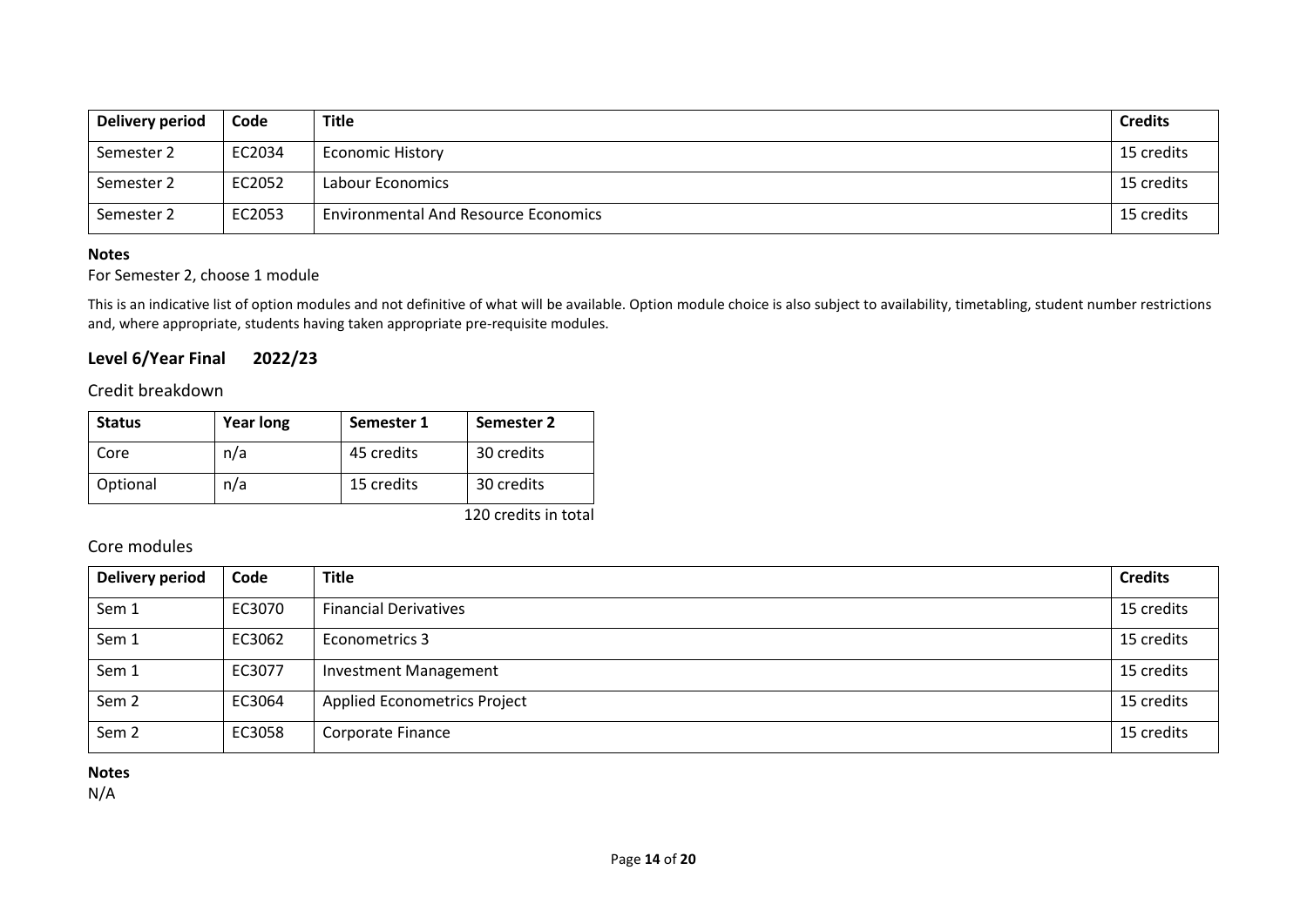### Option modules

| <b>Delivery period</b> | Code   | <b>Title</b>                 | <b>Credits</b> |
|------------------------|--------|------------------------------|----------------|
| Semester 1             | EC3081 | <b>Mathematical Finance</b>  | 15 credits     |
| Semester 1             | EC3071 | <b>Managerial Economics</b>  | 15 credits     |
| Semester 1             | EC3057 | <b>Management Science</b>    | 15 credits     |
| Semester 2             | EC3067 | <b>International Finance</b> | 15 credits     |
| Semester 2             | EC3089 | <b>Behavioural Economics</b> | 15 credits     |
| Semester 2             | EC3076 | Accounting                   | 15 credits     |
| Semester 2             | EC3082 | <b>Economics Of Health</b>   | 15 credits     |

#### **Notes**

For Semester 1, choose 1 module

For Semester 2, choose 2 modules

This is an indicative list of option modules and not definitive of what will be available. Option module choice is also subject to availability, timetabling, student number restrictions and, where appropriate, students having taken appropriate pre-requisite modules.

### **BSc Financial Economics & Econometrics with a Year Abroad**

Students may only enter this course by meeting the criteria outlined above in section 10.

### FIRST AND SECOND YEAR MODULES

As for the first and second year of BSc Financial Economics & Econometrics.

### THIRD YEAR MODULES

1) Students will spend one academic year studying at one of our overseas partner Institutions between the second and final years of their degree programme.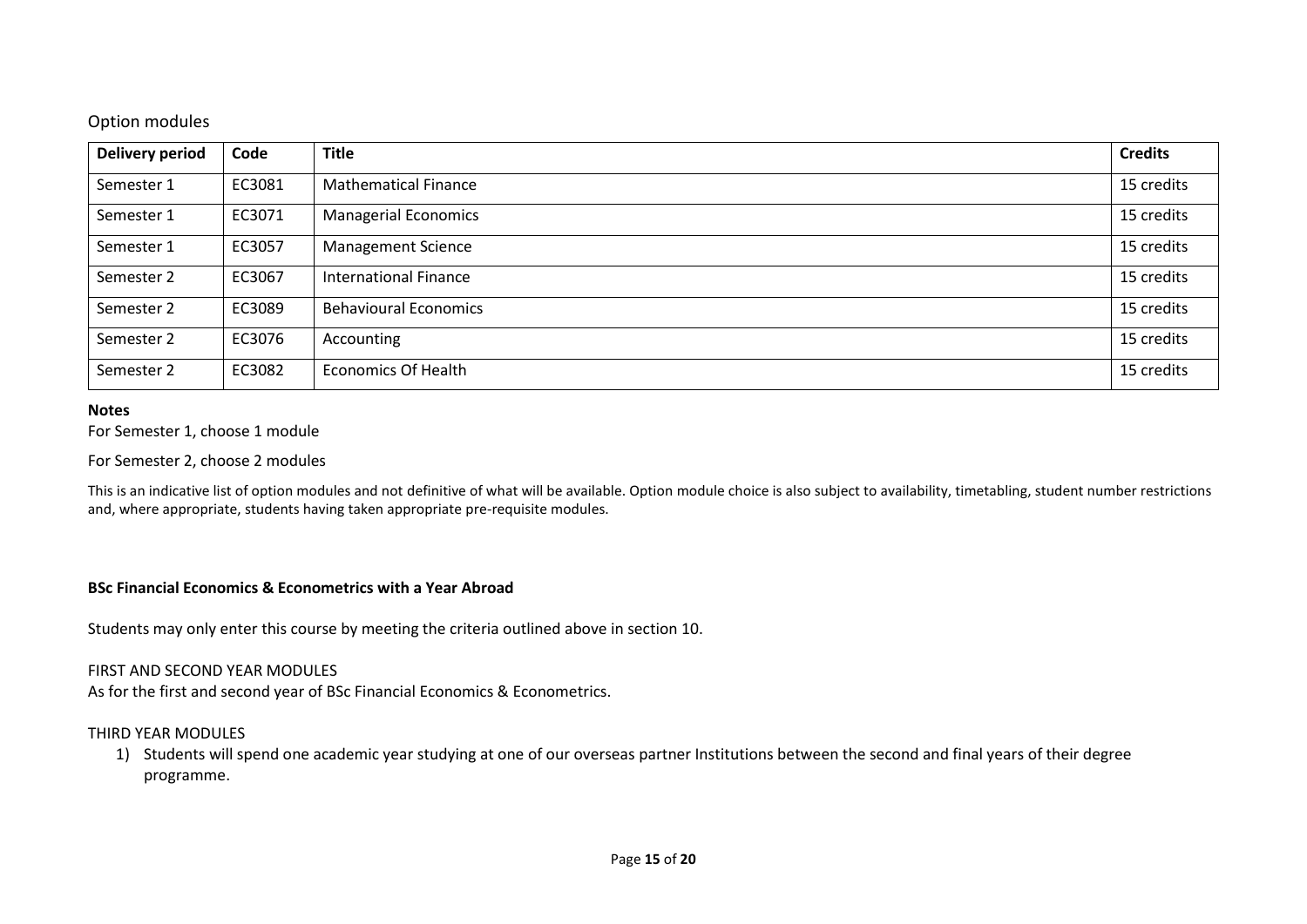- 2) During their placement students are expected to undertake modules worth the equivalent of 120 credits at the University of Leicester. For European Institutions this is normally equal to at least 40 ECTS credits, and for Universities elsewhere in the world this is normally equivalent to eight academic modules.
- 3) Modules selected during the year abroad must be approved by the Department of Economics and must be in subject areas relevant to a students' degree programme. The selected modules cannot be identical to those that have already been studied, or will be studied upon returning to Leicester for the final year.
- 4) Students who do not satisfactorily complete their year studying abroad will be transferred to the non-Year Abroad degree path for their final year.
- 5) Students will have up until the end of the second week of the first term of their third year to transfer to the non-Year Abroad degree voluntarily. After this point students who are not able to complete their year abroad will re-join the non-Year Abroad degree in the following year.

### FOURTH YEAR MODULES

As for the third year of BSc Financial Economics & Econometrics.

### **BSc Financial Economics & Econometrics with a Year in Industry**

Students may only enter this course by meeting the criteria outlined above in section 10.

### FIRST AND SECOND YEAR MODULES

As for the first and second year of BSc Financial Economics & Econometrics.

### THIRD YEAR MODULES

- 1) Students will work within a sponsoring company for a minimum of 9 months between 1 July of the second year of their course and the start of the following academic year.
- 2) During their placement students will undertake a programme of training and practical experience which will be agreed by the sponsoring company and the University.
- 3) During the placement students' progress will be monitored through a variety of activities including the maintenance of a regular log. Students will complete a report and will be expected to make a presentation towards the end of their placement. The report and presentation are requirements for the awarding of the degree but are not part of the formal assessment for the degree.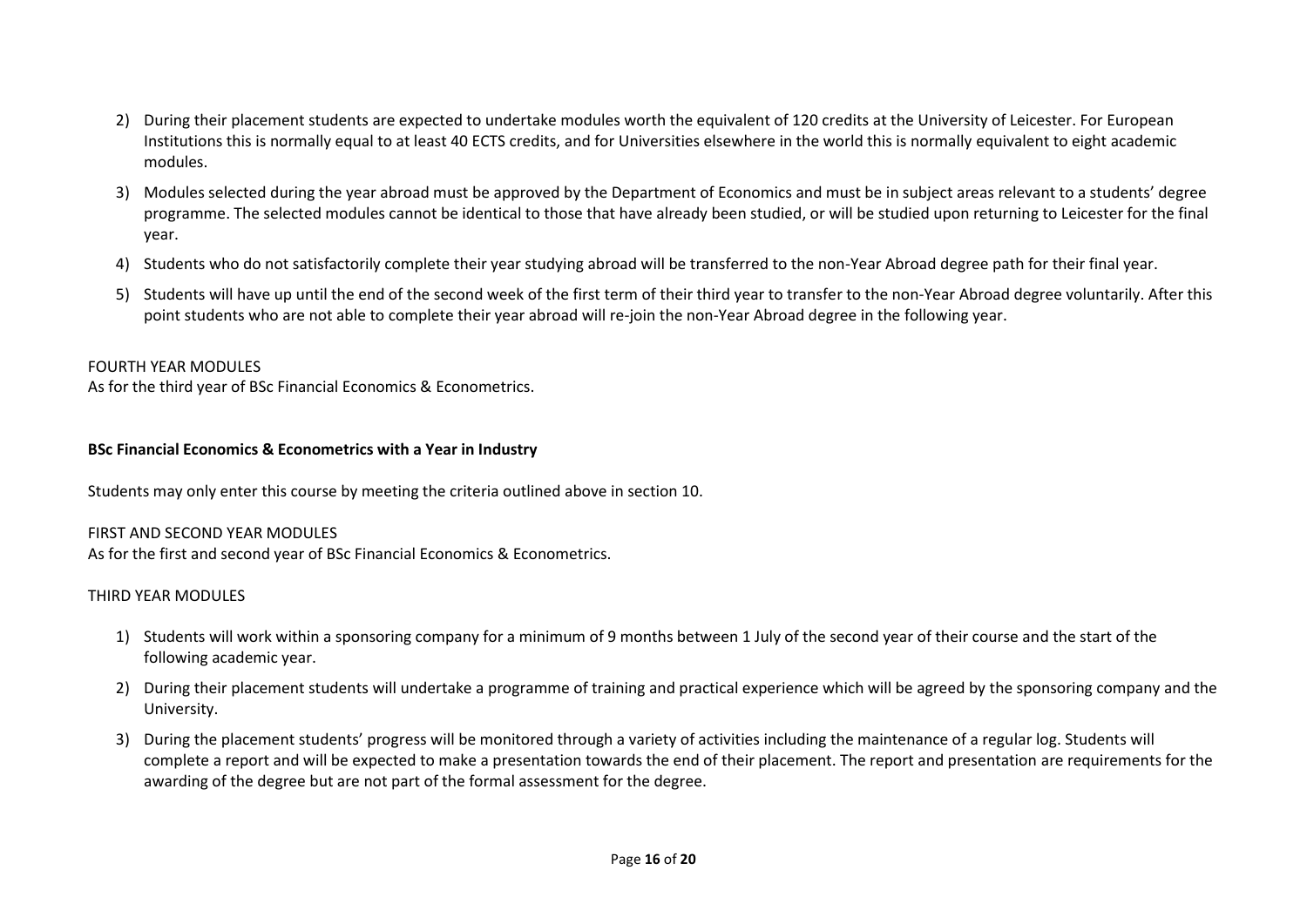- 4) Students who do not satisfactorily complete their industrial placement year will be transferred to the non-Industry degree path.
- 5) Students will have up until the end of the second week of the first term to transfer to the non-Industry degree voluntarily. After this point students who are not able to complete their year in industry will re-join the non-Industry degree in the following year.

### FOURTH YEAR MODULES

As for the third year of BSc Financial Economics & Econometrics.

## **Appendix 2: Module specifications**

See undergraduat[e module specification database](http://www.le.ac.uk/sas/courses/documentation) (Note - modules are organized by year of delivery).

# **Appendix 3: Skills matrix**

| <b>Programme Learning</b><br><b>Outcomes</b>          | 8<br>ΕČΊ | EC1001 | $\overline{\phantom{0}}$<br>EC101 | $\sim$<br>EC101: | ო<br>C101<br>Ш | $\overline{4}$<br>EC101- | EC1025 | EC2045 | EC2046 | EC2050 | EC2051 | EC2019 | EC2020 | EC2052 | EC2053 | EC2034 | EC2022 | EC2033 | ear Abroad | ⋋<br>ear in Industr | EC3058 | ∼<br>EC3057 | EC3081 | EC3062 | EC3064 | EC3067 | EC3070 | EC3071 | EC3077 | C3082<br>ш | EC3076 | EC3089 |
|-------------------------------------------------------|----------|--------|-----------------------------------|------------------|----------------|--------------------------|--------|--------|--------|--------|--------|--------|--------|--------|--------|--------|--------|--------|------------|---------------------|--------|-------------|--------|--------|--------|--------|--------|--------|--------|------------|--------|--------|
| (a) Discipline specific<br>knowledge and competencies |          |        |                                   |                  |                |                          |        |        |        |        |        |        |        |        |        |        |        |        |            |                     |        |             |        |        |        |        |        |        |        |            |        |        |
| (vi) Other discipline specific<br>competencies        |          |        |                                   |                  |                |                          |        |        |        |        |        |        |        |        |        |        |        |        |            |                     |        |             |        |        |        |        |        |        |        |            |        |        |
|                                                       |          |        |                                   |                  |                |                          |        |        |        |        |        |        |        |        |        |        |        |        |            |                     |        |             |        |        |        |        |        |        |        |            |        |        |
| (b) Transferable skills                               |          |        |                                   |                  |                |                          |        |        |        |        |        |        |        |        |        |        |        |        |            |                     |        |             |        |        |        |        |        |        |        |            |        |        |
| (i) Oral communication                                |          |        |                                   |                  |                |                          |        |        |        |        |        |        |        |        |        |        |        |        |            |                     |        |             |        |        |        |        |        |        |        |            |        |        |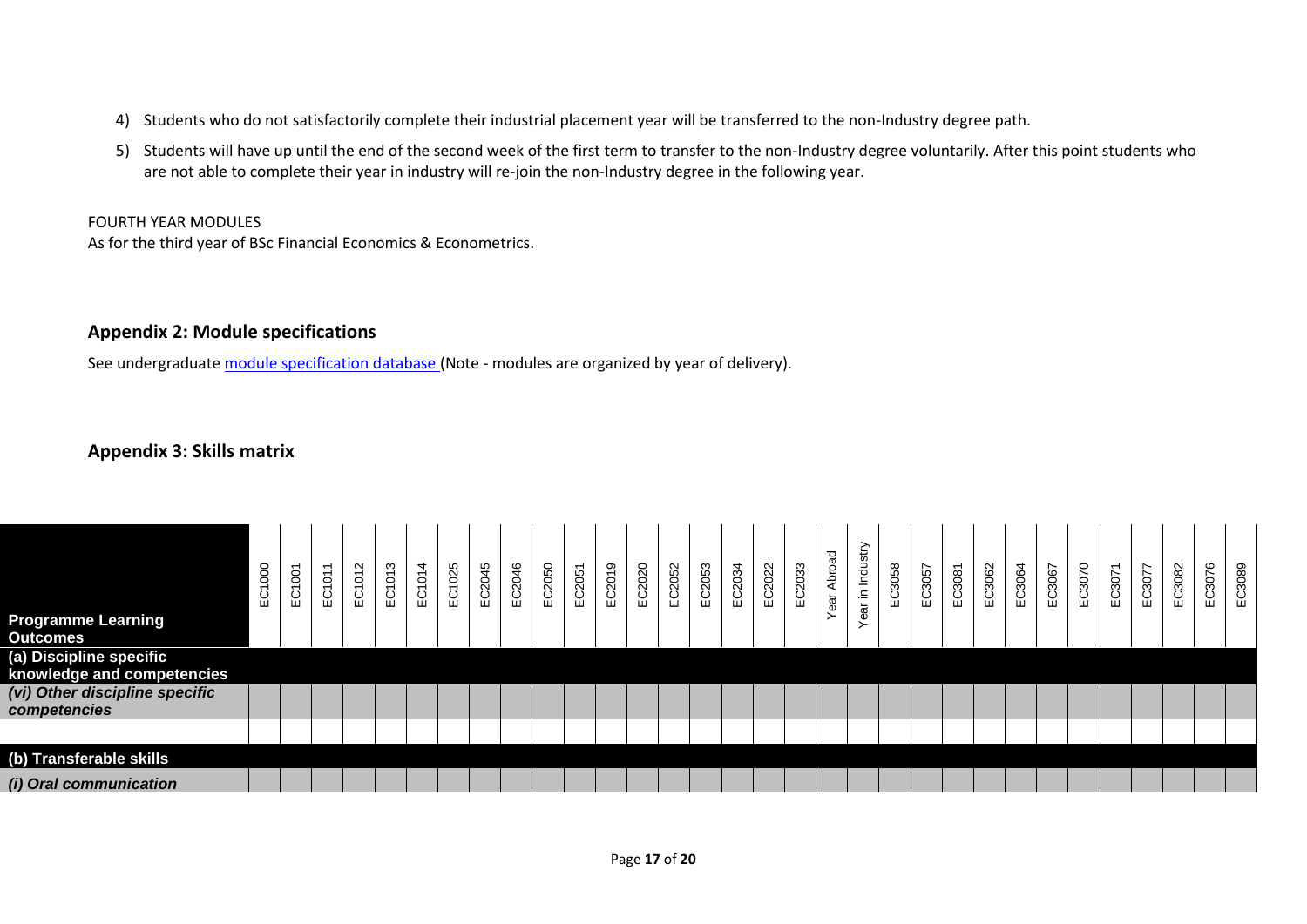| Prepare and present concepts,<br>arguments or analysis orally.<br>Produce clear visual aids to<br>accompany an oral presentation.<br>Application of oral communication<br>skills within a workplace environment<br>and in presentations (Year in<br>Industry variant only)                                                                                                          |                           |                  |   |                  |   |                                | X<br>X                  |                  |                  |                           |                  |                           |                           |                           |   |   |   |   | X |              |                           |                           |                                   | X<br>X           |                           |                  |                           |                           |                  |                           |              |
|-------------------------------------------------------------------------------------------------------------------------------------------------------------------------------------------------------------------------------------------------------------------------------------------------------------------------------------------------------------------------------------|---------------------------|------------------|---|------------------|---|--------------------------------|-------------------------|------------------|------------------|---------------------------|------------------|---------------------------|---------------------------|---------------------------|---|---|---|---|---|--------------|---------------------------|---------------------------|-----------------------------------|------------------|---------------------------|------------------|---------------------------|---------------------------|------------------|---------------------------|--------------|
| (ii) Written communication                                                                                                                                                                                                                                                                                                                                                          |                           |                  |   |                  |   |                                |                         |                  |                  |                           |                  |                           |                           |                           |   |   |   |   |   |              |                           |                           |                                   |                  |                           |                  |                           |                           |                  |                           |              |
| Produce clearly written material with<br>appropriate use of evidence.<br>Application of written communication<br>skills within a workplace environment<br>and in report writing (Year in Industry<br>variant only)                                                                                                                                                                  | $\mathsf{x}$              | $\boldsymbol{X}$ | X | $\mathbf{x}$     | X | X                              | X                       | $\boldsymbol{X}$ | X                | X                         | X                | $\boldsymbol{\mathsf{X}}$ | $\boldsymbol{\mathsf{X}}$ | $\boldsymbol{\mathsf{X}}$ | X | X | X | X | X | X            | X                         | X                         | X                                 | X                | X                         | $\boldsymbol{X}$ | $\boldsymbol{\mathsf{X}}$ | $\mathsf{x}$              | $\boldsymbol{X}$ | $\mathbf{x}$              | $\mathsf{X}$ |
| (iii) Information technology                                                                                                                                                                                                                                                                                                                                                        |                           |                  |   |                  |   |                                |                         |                  |                  |                           |                  |                           |                           |                           |   |   |   |   |   |              |                           |                           |                                   |                  |                           |                  |                           |                           |                  |                           |              |
| Use word processing in the<br>preparation of written work.<br>Use the internet to access<br>appropriate information.<br>Use spreadsheets for data<br>presentation and analysis.<br>Use specialist packages for statistical<br>analysis.<br>Application of information technology<br>skills within a workplace environment<br>and in presentation (Year in Industry<br>variant only) | $\boldsymbol{\mathsf{x}}$ |                  |   | X<br>X<br>X<br>X |   | X<br>$\boldsymbol{\mathsf{x}}$ | X<br>$\pmb{\mathsf{X}}$ |                  |                  |                           |                  | X<br>X<br>X<br>X          | X<br>X<br>X<br>X          |                           |   | X |   |   | X |              |                           | $\boldsymbol{\mathsf{X}}$ | $\pmb{\mathsf{X}}$<br>X<br>X<br>X | X<br>X<br>X<br>X | $\boldsymbol{\mathsf{X}}$ |                  |                           | $\boldsymbol{\mathsf{X}}$ |                  | $\boldsymbol{\mathsf{X}}$ |              |
| (iv) Numeracy                                                                                                                                                                                                                                                                                                                                                                       |                           |                  |   |                  |   |                                |                         |                  |                  |                           |                  |                           |                           |                           |   |   |   |   |   |              |                           |                           |                                   |                  |                           |                  |                           |                           |                  |                           |              |
| Employ general numerical,<br>mathematical and statistical skills.<br>Application of numeracy skills within<br>a workplace environment (Year in<br>Industry variant only)                                                                                                                                                                                                            | $\mathsf{x}$              | X                | X | $\mathbf{x}$     | X | $\boldsymbol{\mathsf{X}}$      | $\pmb{\mathsf{X}}$      | $\boldsymbol{X}$ | $\boldsymbol{X}$ | $\boldsymbol{\mathsf{X}}$ | $\boldsymbol{X}$ | $\boldsymbol{\mathsf{X}}$ | $\mathsf{X}$              | $\boldsymbol{X}$          | X |   | X | X | X | $\mathsf{X}$ | $\boldsymbol{\mathsf{X}}$ | X                         | $\boldsymbol{\mathsf{X}}$         | X                | $\boldsymbol{X}$          | $\boldsymbol{X}$ | $\boldsymbol{\mathsf{X}}$ | $\mathsf{x}$              | $\boldsymbol{X}$ | X                         | $\mathbf{x}$ |
| (v) Team working<br>Demonstrate basic team working<br>skills.                                                                                                                                                                                                                                                                                                                       |                           |                  |   |                  |   |                                | X                       |                  |                  |                           |                  | X                         |                           |                           |   |   |   |   |   |              |                           |                           | X                                 |                  |                           |                  |                           |                           |                  |                           |              |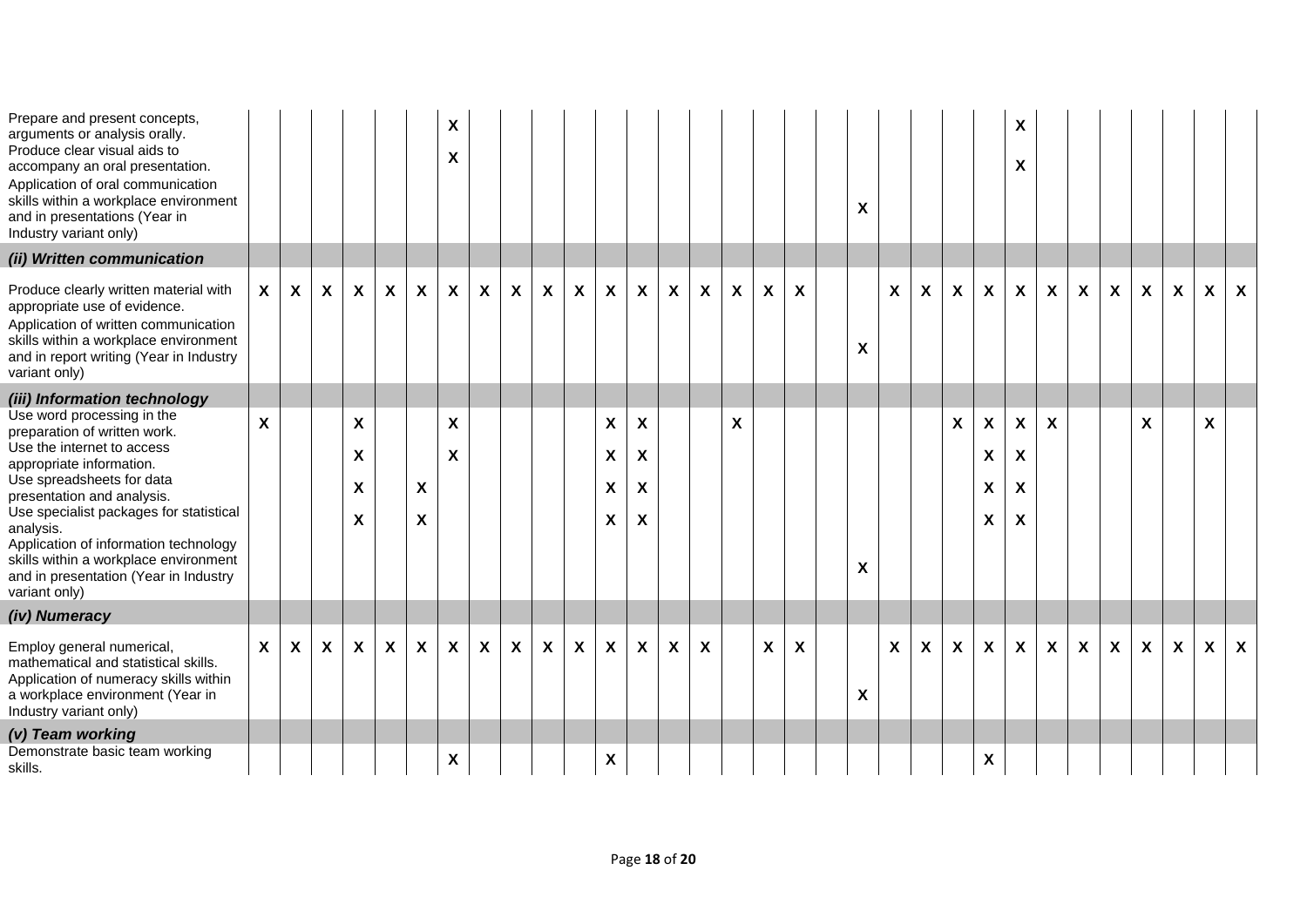| Application of team building skills<br>within a workplace environment<br>(Year in Industry variant only)                                                                                                                                                                                                                                                                                                                                                                        |              |                           |                           |                           |              |              |                           |                           |                           |                  |                           |                           |                           |                           |                           |              |                  |                           |                           | X      |              |                           |                           |                           |              |                           |                           |                           |                           |                           |                  |              |
|---------------------------------------------------------------------------------------------------------------------------------------------------------------------------------------------------------------------------------------------------------------------------------------------------------------------------------------------------------------------------------------------------------------------------------------------------------------------------------|--------------|---------------------------|---------------------------|---------------------------|--------------|--------------|---------------------------|---------------------------|---------------------------|------------------|---------------------------|---------------------------|---------------------------|---------------------------|---------------------------|--------------|------------------|---------------------------|---------------------------|--------|--------------|---------------------------|---------------------------|---------------------------|--------------|---------------------------|---------------------------|---------------------------|---------------------------|---------------------------|------------------|--------------|
| (vi) Problem solving<br>Demonstrate problem formulation<br>and solution<br>Application of problem solving skills<br>within a workplace environment<br>(Year in Industry variant only)                                                                                                                                                                                                                                                                                           | $\mathsf{X}$ | $\mathsf{x}$              | $\mathsf{X}$              | $\boldsymbol{\mathsf{X}}$ | $\mathsf{X}$ | X            | $\mathsf{x}$              | $\boldsymbol{\mathsf{X}}$ | $\boldsymbol{X}$          | $\mathbf{x}$     | $\boldsymbol{\mathsf{X}}$ | $\mathsf{x}$              | $\boldsymbol{\mathsf{X}}$ | X                         | X                         | $\mathsf{x}$ | X                | X                         |                           | X      | $\mathsf{X}$ | $\boldsymbol{X}$          | $\mathsf{X}$              | $\boldsymbol{X}$          | $\mathsf{X}$ | $\boldsymbol{\mathsf{X}}$ | $\boldsymbol{X}$          | $\mathbf{x}$              | $\mathsf{x}$              | $\mathsf{x}$              | $\mathsf{X}$     | $\mathsf{x}$ |
| (vii) Information handling                                                                                                                                                                                                                                                                                                                                                                                                                                                      |              |                           |                           |                           |              |              |                           |                           |                           |                  |                           |                           |                           |                           |                           |              |                  |                           |                           |        |              |                           |                           |                           |              |                           |                           |                           |                           |                           |                  |              |
| Find and use appropriate information<br>from a variety of sources.<br>Application of information handling<br>skills within a workplace environment<br>(Year in Industry variant only)                                                                                                                                                                                                                                                                                           | $\mathsf{x}$ | $\mathsf{x}$              | $\boldsymbol{\mathsf{X}}$ | $\mathsf{x}$              | $\mathbf{x}$ | X            | $\mathsf{x}$              | $\boldsymbol{\mathsf{X}}$ | $\boldsymbol{X}$          | $\mathsf{x}$     | $\boldsymbol{\mathsf{X}}$ | $\boldsymbol{\mathsf{X}}$ | $\mathsf{x}$              | X                         | X                         | $\mathsf{x}$ | X                | $\boldsymbol{X}$          |                           | X      | $\mathsf{X}$ | $\boldsymbol{X}$          | $\mathsf{X}$              | X                         | $\mathsf{X}$ | $\boldsymbol{\mathsf{X}}$ | $\boldsymbol{X}$          | $\mathbf{x}$              | $\boldsymbol{\mathsf{X}}$ | $\mathsf{X}$              | $\mathsf{x}$     | $\mathsf{x}$ |
| (viii) Skills for lifelong learning                                                                                                                                                                                                                                                                                                                                                                                                                                             |              |                           |                           |                           |              |              |                           |                           |                           |                  |                           |                           |                           |                           |                           |              |                  |                           |                           |        |              |                           |                           |                           |              |                           |                           |                           |                           |                           |                  |              |
| Collect and apply new ideas and<br>concepts                                                                                                                                                                                                                                                                                                                                                                                                                                     | $\mathsf{X}$ | $\boldsymbol{\mathsf{X}}$ | $\mathsf{x}$              | $\mathsf{X}$              | X            | X            | $\boldsymbol{X}$          | $\boldsymbol{\mathsf{X}}$ | $\boldsymbol{\mathsf{X}}$ | $\boldsymbol{X}$ | $\mathsf{x}$              | $\mathsf{x}$              | $\boldsymbol{\mathsf{X}}$ | X                         | X                         | $\mathsf{x}$ | $\boldsymbol{X}$ | $\boldsymbol{\mathsf{X}}$ | X                         |        | $\mathsf{X}$ | $\boldsymbol{\mathsf{X}}$ | X                         | X                         | $\mathsf{x}$ | $\boldsymbol{\mathsf{X}}$ | $\boldsymbol{\mathsf{X}}$ | $\boldsymbol{X}$          | $\mathsf{x}$              | $\mathsf{x}$              | $\mathsf{X}$     | $\mathsf{x}$ |
| Combine new knowledge and<br>techniques with prior understanding                                                                                                                                                                                                                                                                                                                                                                                                                | X            | $\boldsymbol{\mathsf{X}}$ | $\mathsf{x}$              | $\boldsymbol{X}$          | $\mathsf{X}$ | X            | $\mathsf{x}$              | $\boldsymbol{\mathsf{X}}$ | $\boldsymbol{X}$          | $\mathsf{X}$     | $\boldsymbol{\mathsf{X}}$ | $\mathsf{x}$              | $\boldsymbol{X}$          | $\boldsymbol{\mathsf{X}}$ | $\boldsymbol{\mathsf{X}}$ | $\mathsf{X}$ | $\boldsymbol{X}$ | $\boldsymbol{\mathsf{X}}$ | $\boldsymbol{\mathsf{X}}$ |        | $\mathsf{X}$ | $\boldsymbol{X}$          | $\mathsf{X}$              | X                         | $\mathsf{X}$ | $\boldsymbol{X}$          | $\boldsymbol{X}$          | $\mathbf{x}$              | $\boldsymbol{\mathsf{X}}$ | $\mathsf{x}$              | $\mathsf{X}$     | $\mathsf{x}$ |
| Demonstrate and produce<br>independent work                                                                                                                                                                                                                                                                                                                                                                                                                                     | X            |                           |                           | X                         |              |              | $\boldsymbol{\mathsf{x}}$ |                           |                           |                  |                           | X                         | $\boldsymbol{\mathsf{X}}$ |                           |                           | X            |                  |                           |                           |        |              |                           | X                         | X                         | X            | X                         |                           |                           | X                         |                           | $\boldsymbol{X}$ |              |
| Demonstrate time management skills<br>through adhering to deadlines                                                                                                                                                                                                                                                                                                                                                                                                             | X            | $\mathbf{x}$              | $\mathsf{x}$              | $\boldsymbol{\mathsf{X}}$ | X            | $\pmb{\chi}$ | $\boldsymbol{X}$          | $\boldsymbol{\mathsf{X}}$ | X                         | X                | $\mathsf{X}$              | $\boldsymbol{X}$          | $\boldsymbol{X}$          | $\pmb{\chi}$              | X                         | $\mathbf{x}$ | $\boldsymbol{X}$ | $\boldsymbol{X}$          | $\boldsymbol{\mathsf{X}}$ |        | $\mathsf{X}$ | $\boldsymbol{\mathsf{X}}$ | $\boldsymbol{\mathsf{X}}$ | $\boldsymbol{\mathsf{X}}$ | $\pmb{\chi}$ | $\boldsymbol{\mathsf{x}}$ | $\boldsymbol{\mathsf{X}}$ | X                         | $\mathsf{X}$              | $\boldsymbol{\mathsf{X}}$ | $\boldsymbol{X}$ | $\mathsf{x}$ |
| Use a variety of sources of<br>knowledge appropriately<br>Demonstrate ability to learn in a<br>different cultural environment (Year<br>Abroad variant only)<br>Application of a variety of<br>employability and transferable skills<br>(some outlined already above) within<br>a workplace environment (Year in<br>Industry variant only)<br>Demonstrate the ability to think<br>reflectively about personal and<br>professional development (Year in<br>Industry variant only) | X            | $\mathsf{x}$              | $\mathsf{x}$              | $\boldsymbol{\mathsf{X}}$ | $\mathsf{X}$ | X            | $\mathbf{x}$              | $\boldsymbol{\mathsf{X}}$ | $\boldsymbol{X}$          | $\mathsf{X}$     | $\boldsymbol{\mathsf{X}}$ | $\mathsf{X}$              | $\mathsf{x}$              | $\mathsf{x}$              | $\mathsf{x}$              | $\mathsf{x}$ | $\mathbf{x}$     | $\boldsymbol{\mathsf{X}}$ | X<br>X                    | X<br>X | $\mathsf{x}$ | $\mathsf{x}$              | $\mathsf{X}$              | $\boldsymbol{\mathsf{X}}$ | $\mathsf{X}$ | $\boldsymbol{X}$          | $\boldsymbol{X}$          | $\boldsymbol{\mathsf{X}}$ | $\mathsf{x}$              | $\mathsf{x}$              | $\mathsf{X}$     | $\mathsf{x}$ |